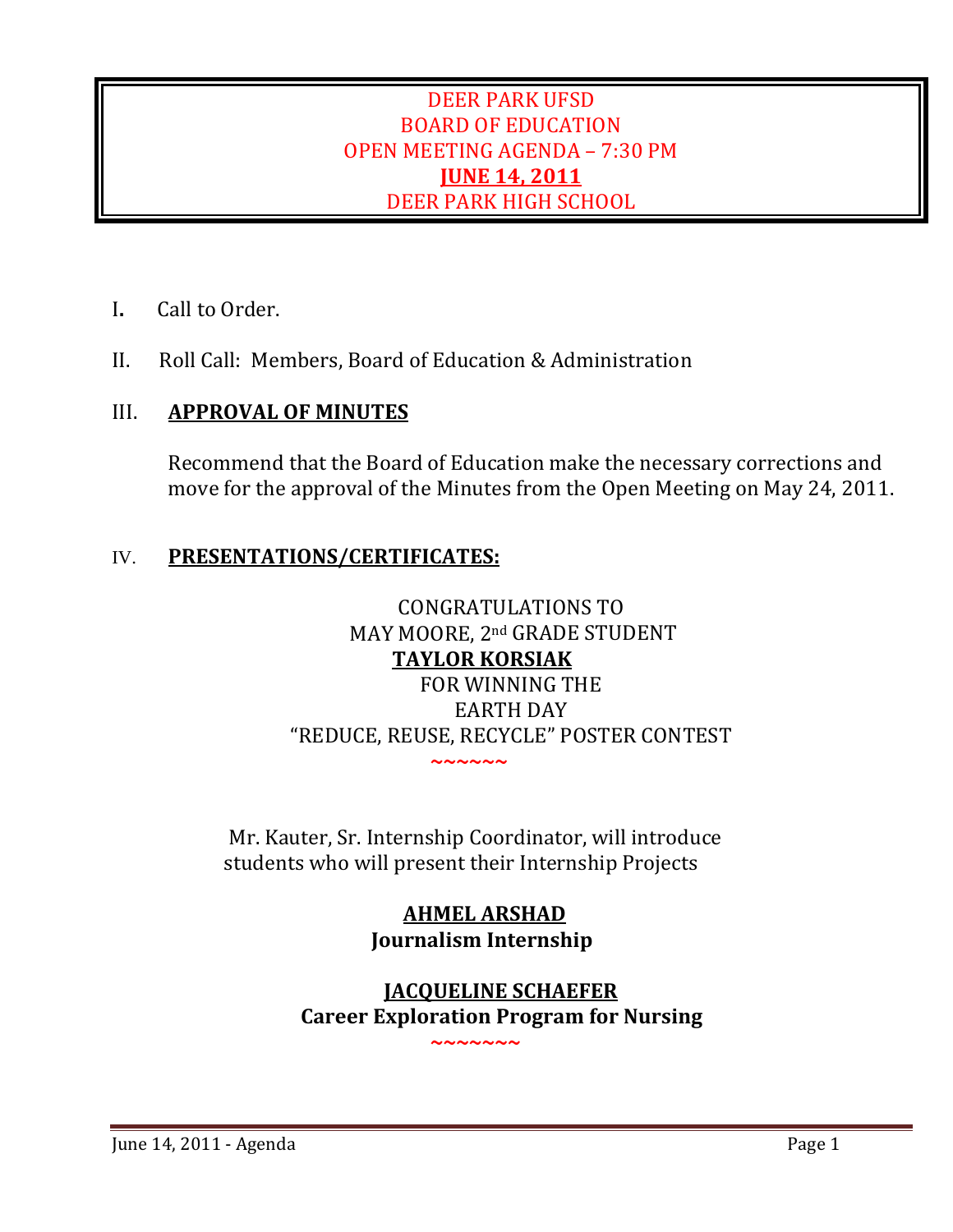**Mrs. PerryEising and the MSG Varsity students were Recognized for "Great School Coverage" over the course of the year. They won a \$1,000 grant**.

> **Joseph Ambrosio Robert Madgum Merly Bonilla Canales Ibahim Mustafa Eric Iversen Marcus Nazario Michael Kennedy Amanda Orzo Joshua Kim Kimberlyn Pastrana Steven Lynchard Bryan Rennhack**

**~**~~~~~~~~~~~~~~~~

 **Jacob Sonera**

# **CONGRATULATIONS TO ALL OUR DECA WINNERS**

## COUNTY AWARD WINNERS

## **Ahmel Arshad**

Suffolk County Trophy winner Accounting Applications

## **Alyssa Orzo**

Suffolk County Trophy winner Apparel & Accessories Marketing

## **Chris Ciuffo**

Suffolk County Trophy winner Hotel & Lodging Management

## **Kyle Mattler**

Suffolk County Trophy winner Hotel & Lodging Management

# **Shi‐Anne Shakes**

Suffolk County Trophy winner Marketing Management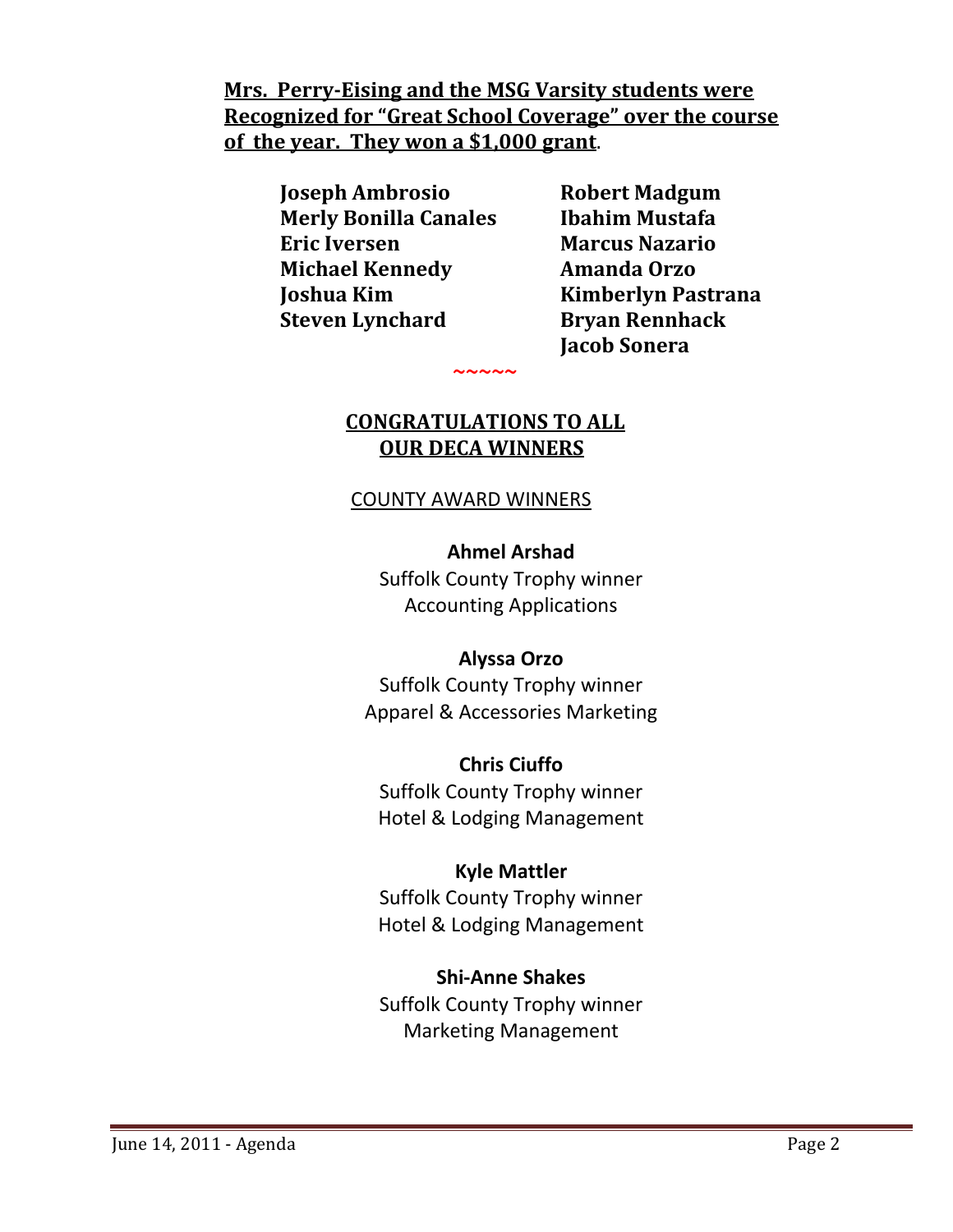**Christina Azzara**

Suffolk County Trophy winner Principles of Management

## **Matthew Leichert**

Suffolk County Trophy winner Principles of Management

## **Lindsay Cassillo**

Suffolk County Trophy winner Principles of Hospitality

## **Noel Alam**

Suffolk County Trophy winner Principles of Marketing

## **Antonio Ruggiero**

Suffolk County Trophy winner Principles of Marketing

## **STATE AWARD WINNERS**

**(in addition to winning Suffolk County Trophies)**

## **Ahad Arshad & Amanda Orzo**

Top 10 Role Play at State Conference Financial Analysis Team Event

## **Phil Scarfi & Mike Soldano**

Top 10 Test Score at State Conference Hospitality Services Team Event

## **John Pawelko**

Top 10 Test Score at State Conference Principles of Management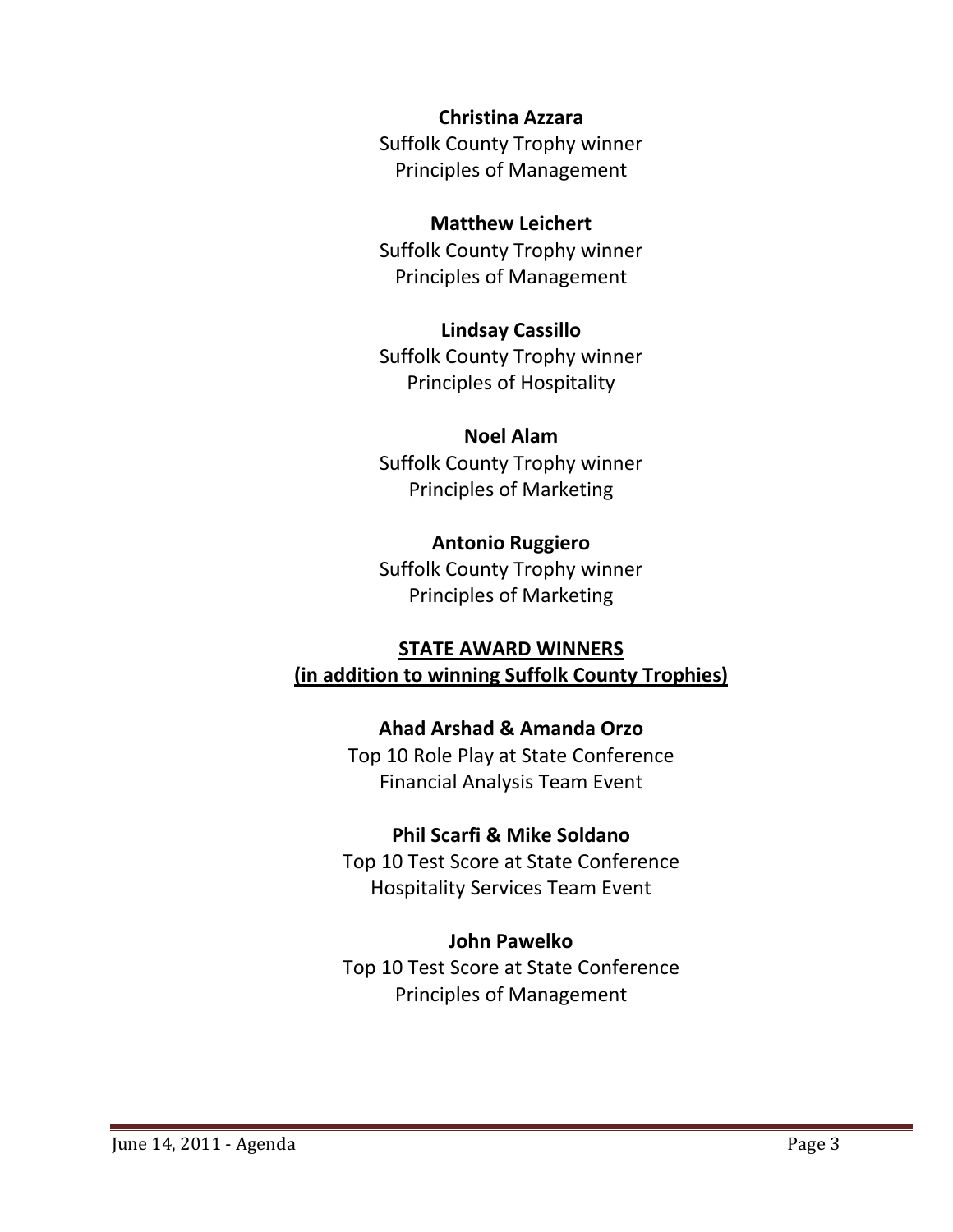## **Mark Ottersen**

Top 10 Test Score at State Conference Principles of Finance

## **Dylan Jablonski**

9<sup>th</sup> Place Overall at State Conference Principles of Marketing

## **Kayla Downs**

6<sup>th</sup> Place Overall at State Conference Principles of Hospitality **~~~~~~~~**

> Congratulations to High School student **REBECCA D'AGOSTINO**

On receiving the Friedlander Upstander Award from the Holocaust Memorial & Tolerance Center

**~~~~~~~**

Congratulations to JFK 5th grade teacher **Ms. Lori Palopoli** For being honored at the Suffolk Asset Annual Awards

**~~~~~~~~**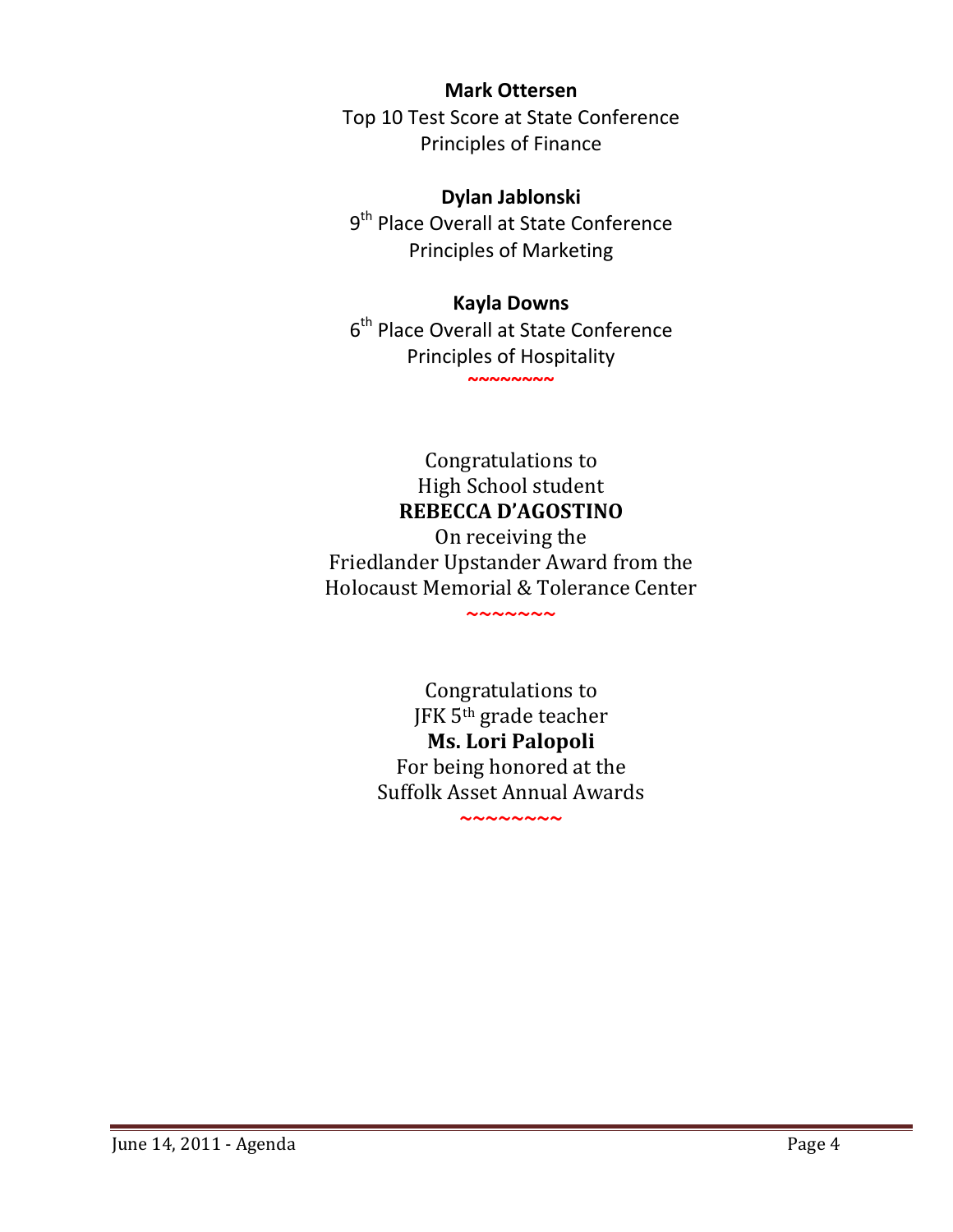# **ATHLETIC AWARDS- SPRING 2011**

Presented by Mr. Fontana, District Admin. for Athletics, PE & Recreation

# **Varsity Softball**

Head Coach: John McCaffrey Assistant Coach: Christina O'Hara

This team was a Suffolk County Class "AA" Finalist and a New York State Scholar Athlete Team.

| Lisa Bonacasa      | All-Division, Scholar Athlete                                |
|--------------------|--------------------------------------------------------------|
| Marie Racano       | All-Division, Scholar Athlete                                |
| Sabrina Riley      | All-County, Scholar Athlete                                  |
| Alyson Dzierzynski | All-County, League 5 Player of the Year, Small School Player |
|                    | Of The Year Runner Up, All-Long Island, All-State, Scholar   |
|                    | Athlete                                                      |

## Additional Scholar Athlete Members

| Sydney Bernard   | Jacqueline D'Aries      |                   |
|------------------|-------------------------|-------------------|
| Samantha DeMarco | <b>Shannon Goldrick</b> | Samantha Johrden  |
| Meghan Loeber    | Amanda Pesca            | Alexandra Santora |
| Arianne Tedeschi | <b>Taylor Thomas</b>    |                   |

# **J.V. Softball**

Head Coach: Anthony Cinquemani

This team received the Sportsmanship Award for their league.

Katrina Albanese Angelina Azzara Jessie Corbin Jennifer Depre Stephanie Etersque Jillian Giannini Alicia Legland **The Contract Contract Contract Contract Contract Contract Contract Contract Contract Contract Contract Contract Contract Contract Contract Contract Contract Contract Contract Contract Contract Contract Cont** Lisa Pendzinski Samantha Racano Tiffany Sawicki Ashley Schleicker **Emily Sicinski** Brenna Svedi Joanna Tarzi Taylor Thomas Margaret Vierling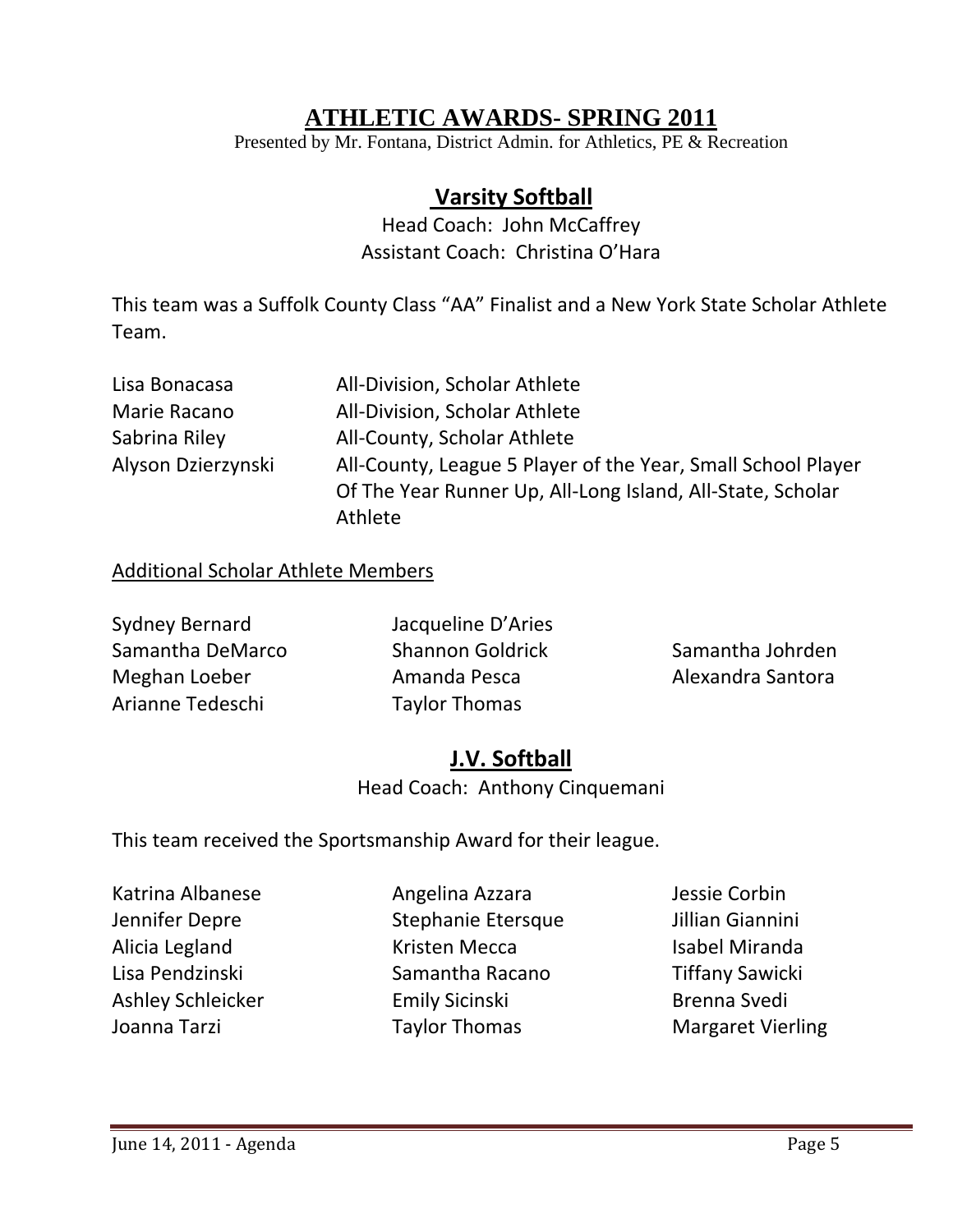## **Varsity Baseball**

Head Coach: Ryan Argenziano Assistant Coach: Chris LoPiccolo

This team was a Class "AA" Playoff Qualifier.

| Academic All-League                         |
|---------------------------------------------|
| All-League                                  |
| All-League                                  |
| All-League, All-County, Pitcher of the Year |
| All-League, All-County, League MVP          |
|                                             |

## **Varsity Girls Lacrosse**

Head Coach: Anthony Saccone Assistant Coach: Sandra Rivadeneyra

This team was recognized by New York State as a Scholar Athlete Team.

| Nicole Kline   | <b>Unsung Hero Award</b>    |
|----------------|-----------------------------|
| Gina Tortorici | All-League, Scholar Athlete |
| Shannon Doolan | All-County, Scholar Athlete |

## Additional Scholar Athlete Members

Ashley Brennan Shayna Chow Kelsey Dillon Kaylan DiModugno Shannon Elliott Danielle Giunta Jasmine Gonzalez Crystal Harris Julianne Murray Victoria Russell Lauren Saxon Nicolette Tortorici Larisa Zambelli

Alexandra Vasquez **Jessica Walsh Galexandra Vasquez** Jessica Walsh Sydney Washington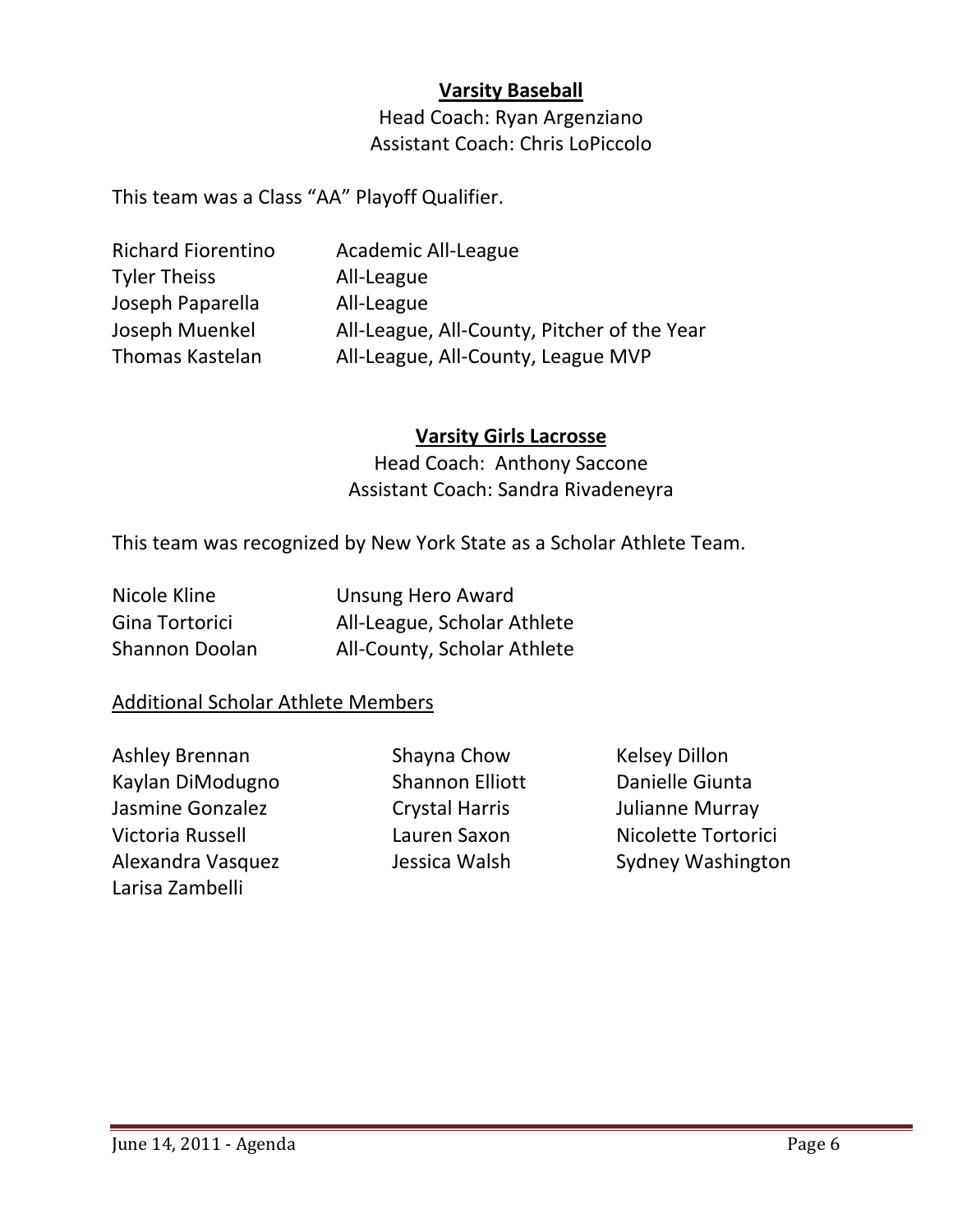## **Varsity Boys Lacrosse**

Head Coach: Matt Griffith Assistant Coach: Todd Nolan

Thomas Miele **All-County** 

Jim Doherty Unsung hero Award

## **J.V. Boys Lacrosse**

Head Coach: Mike McLaughlin

This team received the Sportsmanship Award for their league.

| Kevin Andersen           |
|--------------------------|
| Danny Desroches          |
| Justin Farias            |
| <b>Christian Hopkins</b> |
| Cody Kempen              |
| <b>Connor McDowell</b>   |
| <b>Richard Occhino</b>   |
| Dhaval Patel             |
| Kevin Saxon              |
| Nicholas Vitale          |

Danny Desroches Tyler Discenza Joseph Echel Justin Farias Joseph Hernandez John Hodgetts Richard Jacullo **Tyler Kearns** Andrew Lazarich **Internal Exercise Institute Andrew Lazarich Internal Exercise** Patrick McDowell **Akber Naqvi** Richard Occhino Scott Ostagne Troy Pastore Lawrence Pierre **Internal Patel School** Johnny Rock Faiz Shakir **Baxon Shakir** Aaron Thomas

Anthony Camodeo **K.C. Carter** 

## **Varsity Boys Golf**

Head Coach: Alex Mesimeris

This team was recognized by New York State as a Scholar Athlete Team.

Kyle Morris All-League

Scholar Athlete Members

Nicholas Crocco

Shaun Bauer **Stephen Bertelle Shaun Bauer** Dylan Jablonski

Joseph Morales Thomas Stapleton Matthew Wyhowanec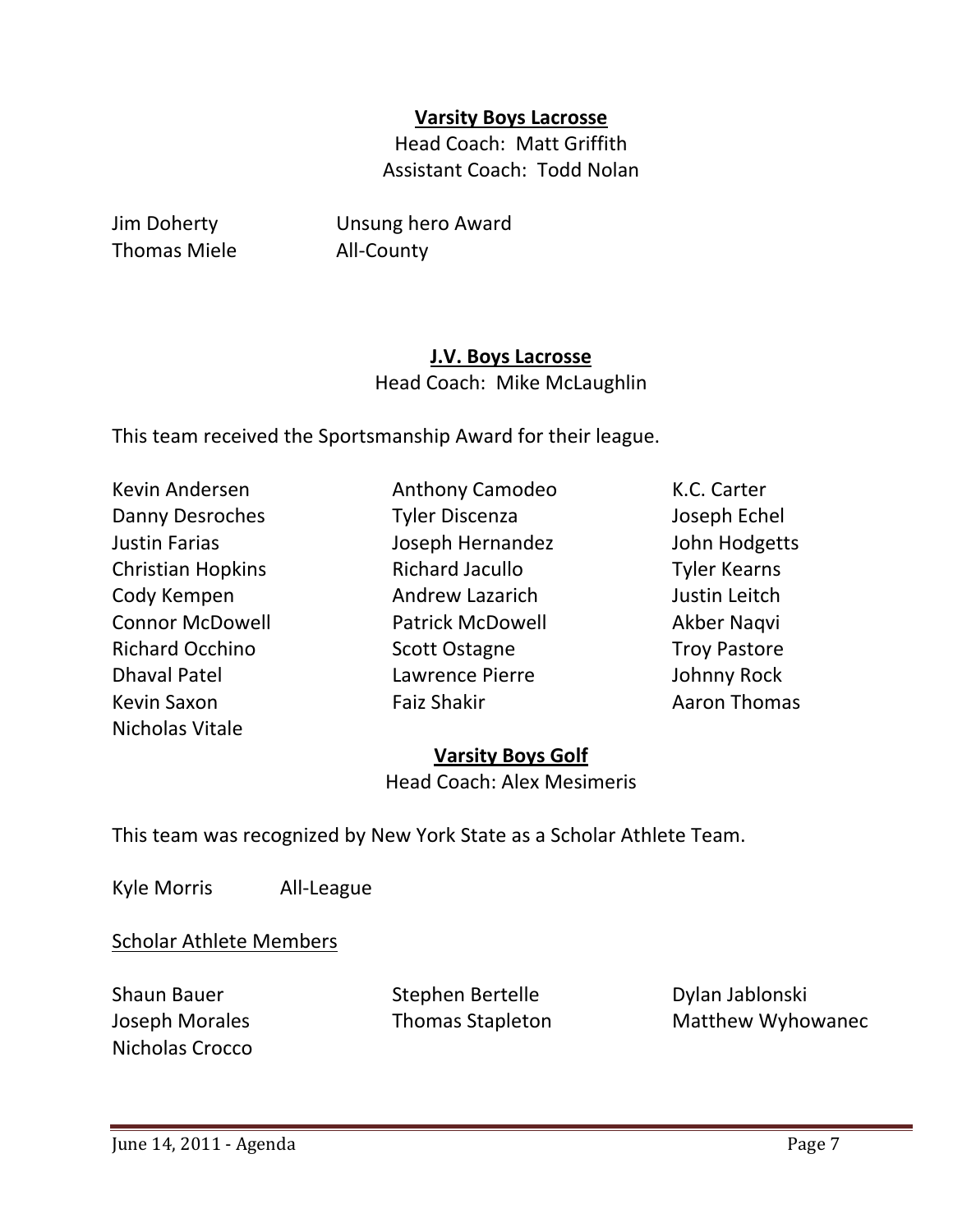# **Varsity Girls Golf**

Head Coach: Greg Menig

Jacqueline Walkuski All‐League

## **J.V. Boys Golf**

Head Coach: Dan Ferguson

This team received the Sportsmanship Award for their league.

Eric Dillon Kyle Doogan Kevin Fischer Joseph Francesconi Andrew Jacullo Matthew LaMotte Mateusz Malinowski Karen Ryan Nugent Karen Frank Petrone Travis Pisano Joseph Reccardi Jack Rooney Alexander Stephani

## **Boys Spring Track**

Head Coach: Chris Kauter Assistant Coach: Thomas Brouillard

This team was recognized by New York State as a Scholar Athlete Team.

Andrew Bylicki All‐County, All‐State Qualifier, Scholar Athlete

### Scholar Athlete Members

Kevin Xie

Noel Alam Anthony Bolson Samer Dawud Sean Dudley Hashim Gray Rick Guerra Jihad Hameed Stephen Henry Logan Hewlette Wai‐Ga Ho Mohammed Kabir Ali Karimi Michael Kennedy **Sebastien Leonard** Brandon Lynch Ismaldo Matias Kevin Mendez Hassan Mujeeb John Pfundstein Darnel Plaisimond Freddie Plaza Robert Prescia Nicholas Punzi Andrew Schaefer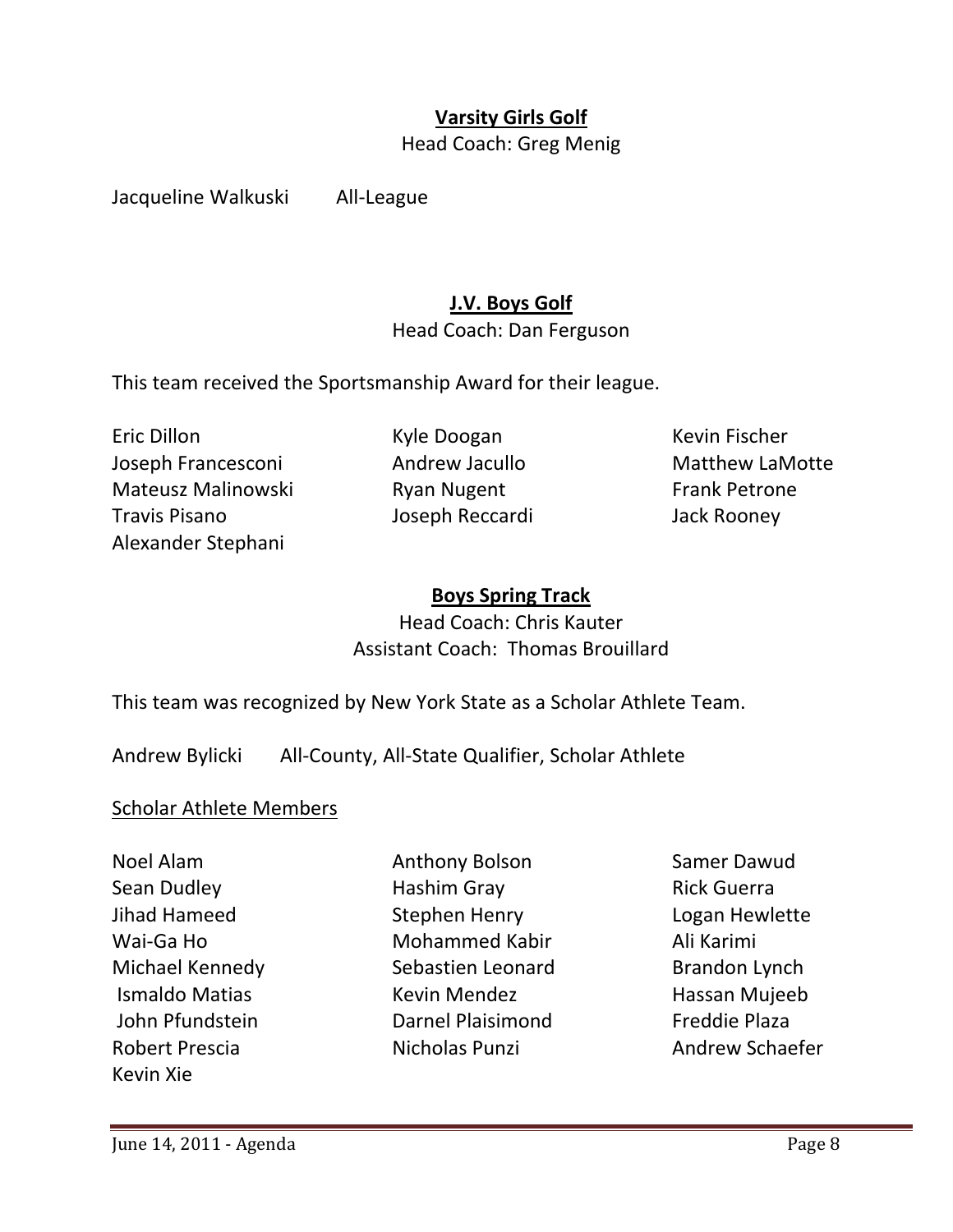# **Girls Spring Track**

Head Coach: Bob Nill Assistant Coach: Megan Herbold

This team was recognized by New York State as a Scholar Athlete Team.

| Ayshawna Baldwin | 3 <sup>rd</sup> Team All-League                            |
|------------------|------------------------------------------------------------|
| Amanda Khare     | 3 <sup>rd</sup> Team All-League                            |
| Megan Reilly     | $1st$ Team All-League, $2nd$ Team All-Division, All County |
|                  | Academic All-County, Scholar Athlete                       |

## Scholar Athlete Members

| Jannine Amore     | Kristina Anantua Brown | Lir             |
|-------------------|------------------------|-----------------|
| Gina DePietto     | Amy Dinoff             | Al <sub>1</sub> |
| Kayla Downs       | <b>Caitlin Drake</b>   | Je.             |
| <b>Haley Gray</b> | Samantha Guttadauria   | Se              |
| Safoora Mian      | Dana Norman            | Sa              |
| Kushaiah Porter   | Johanna Quintanilla    | Rc              |
| Kimberly Ramnauth | Nora Seem              | M               |
| Nicole Spoelstra  | Karlee Trautwig        | Vi              |
| Tyrane Williamson | Daniela Zabbatino      |                 |
|                   |                        |                 |

nda Burani exandra Donnelly ssica Gormandy abelle McFarlane ndra Popa oha Qureshi **Ielissa Spindler** ctoria Trovato

# **8th Grade Baseball**

Head Coach: Dan Higgins

This team received the Sportsmanship Award for their league.

Joseph Alo Salvatore Arena Garret Belford Christopher Bonacasa Christian Brown Thomas Calder Michael Corio Greg Giglio Philip Herbst Michael Isola Eric LaMotte Jake Parks Avery Pasco **Brandon Rainone Thomas Rennert** Paul Silano Christopher Volpe Brendan Wallace Ryan Wallace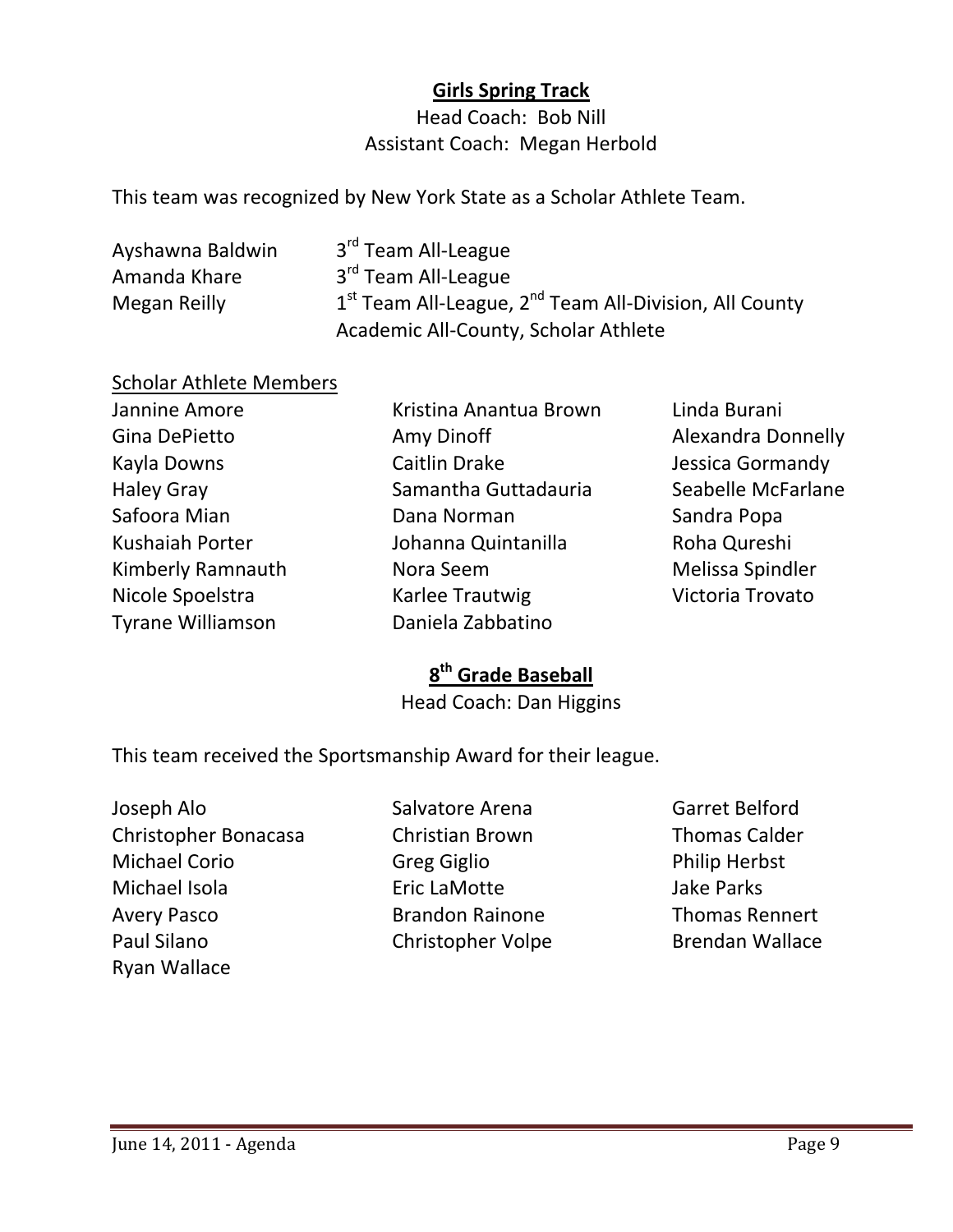# **8th Grade Softball** Head Coach: Keri Inghilterra

This team received the Sportsmanship Award for their league.

Brittany Ann Rodgers **Manda Betzold Kimberly Blair** Alexis Blumengold Jacqueline Collard Victoria Cordone Michelle Crabtree Sabrina Grunseich Sarah Heyne Allison Khare Dawn Kraus Taylor Kwintner Rebecca Lucas Alyson Michalek Alyssa Oldacre Nicolette Poggioli Juliet Quirindongo Nicolette Trovato Kristy Vitucci Ali Wiener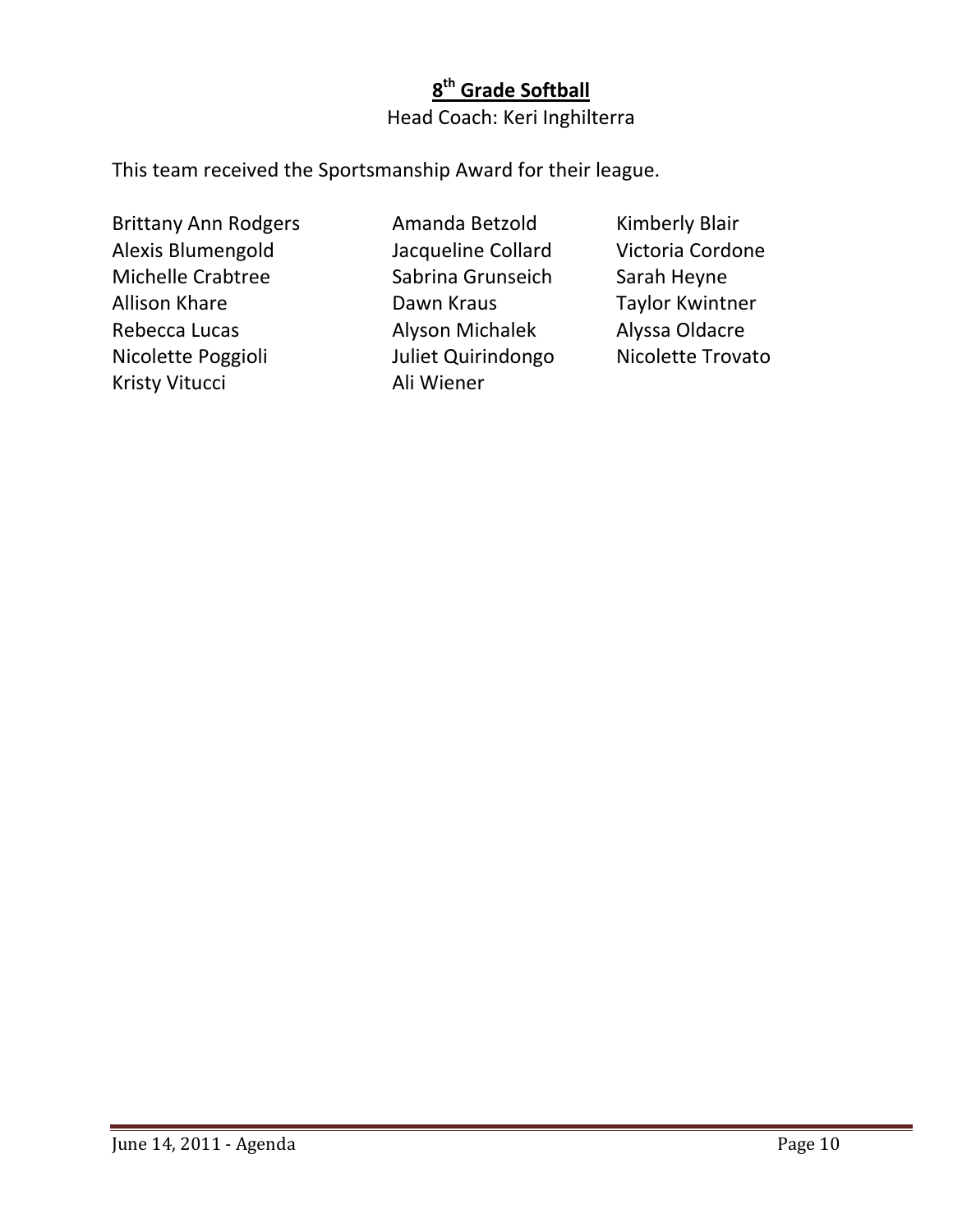# V. **NEW BUSINESS**

# *1.* **20112012 BOARD OF EDUCATION MEETING CALENDAR**

*Recommend that the Board of Education approve the following resolution:*

 RESOLVED, that the Board of Education approve the calendar indicating the dates for upcoming Board of Education meetings for the 2011‐2012 school year.

# *2.* **SECOND READING AND APPROVAL OF POLICIES**

 *Recommend that the Board of Education approve the following resolution:*

BE IT RESOLVED, that this policy shall be included as accepted and adopted by the Board of Education and placed in the Board of Education policy manual.

- #1000 Community Relations Goals
- #1130 Media Relations
- #2382 Broadcasting and Taping of Board Meetings
- #2520 Board Member Training
- #4311.1R Display of the Flag Regulation
- #5280 Interscholastic Athletics
- #5420 Student Health Services
- #6600 Fiscal Accounting and Reporting
- #6850 Retiree Benefit Procedures
- #8115 Pesticides and Pest Management
- #9240 Recruiting & Hiring
- #9700 Staff Development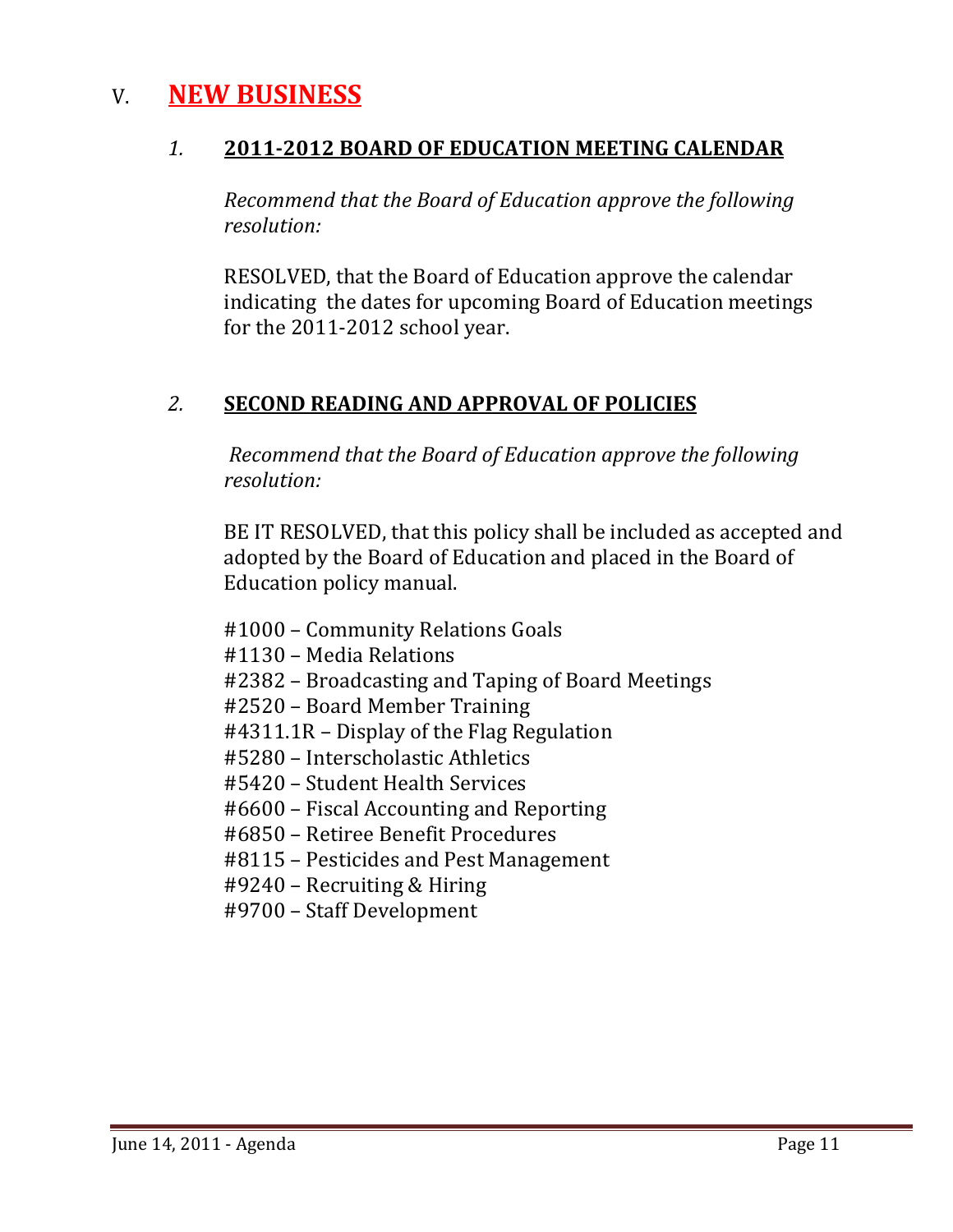# 3. **201112 JOINT MUNICIPAL COOPERATIVE BIDDING PROGRAM**

*Recommend that the Board of Education approve the following resolution:*

 WHEREAS, various educational and municipal corporations located within the State of New York desire to bid jointly for generally needed services and standardized supply and equipment items; and

 WHEREAS, the Deer Park Union Free School District, an educational/municipal corporation (hereinafter the "Participant") is desirous of selectively participating with other educational and/or municipal corporations in the State of New York in joint bidding in the areas mentioned above pursuant to General Municipal Law § 119-o and Education Law Section 1950; and

 WHEREAS, the Participant is a municipality within the meaning of General Municipal Law § 119-n and is eligible to participate in the Board of Cooperative Educational Services, First Supervisory District of Suffolk County (hereinafter Eastern Suffolk BOCES) Joint Municipal Cooperative Bidding Program (hereinafter the "Program") in the areas mentioned above; and

 WHEREAS, the Participant acknowledges receipt of the Program description inclusive of Eastern Suffolk BOCES' standard bid packet and the general conditions relating to said Program; and

 WHEREAS, with respect to all activities conducted by the Program, the Participant wishes to delegate to Eastern Suffolk BOCES the responsibility for drafting of bid specifications, advertising for bids, accepting and opening bids, tabulating bids, awarding the bids, and reporting the results to the Participant.

 BE IT RESOLVED that the Participant hereby appoints Eastern Suffolk BOCES to represent it and to act as the lead agent in all matters related to the Program as described above; and

 BE IT FURTHER RESOLVED that the Participant hereby authorizes Eastern Suffolk BOCES to place all legal advertisements for any required cooperative bidding in Newsday, which is designated as the official newspaper for the Program; and

 BE IT FURTHER RESOLVED that a Participant Meeting shall be held annually consisting of a representative from each Program Participant. Notice of the meeting shall be given to each representative at least five (5) days prior to such meeting; and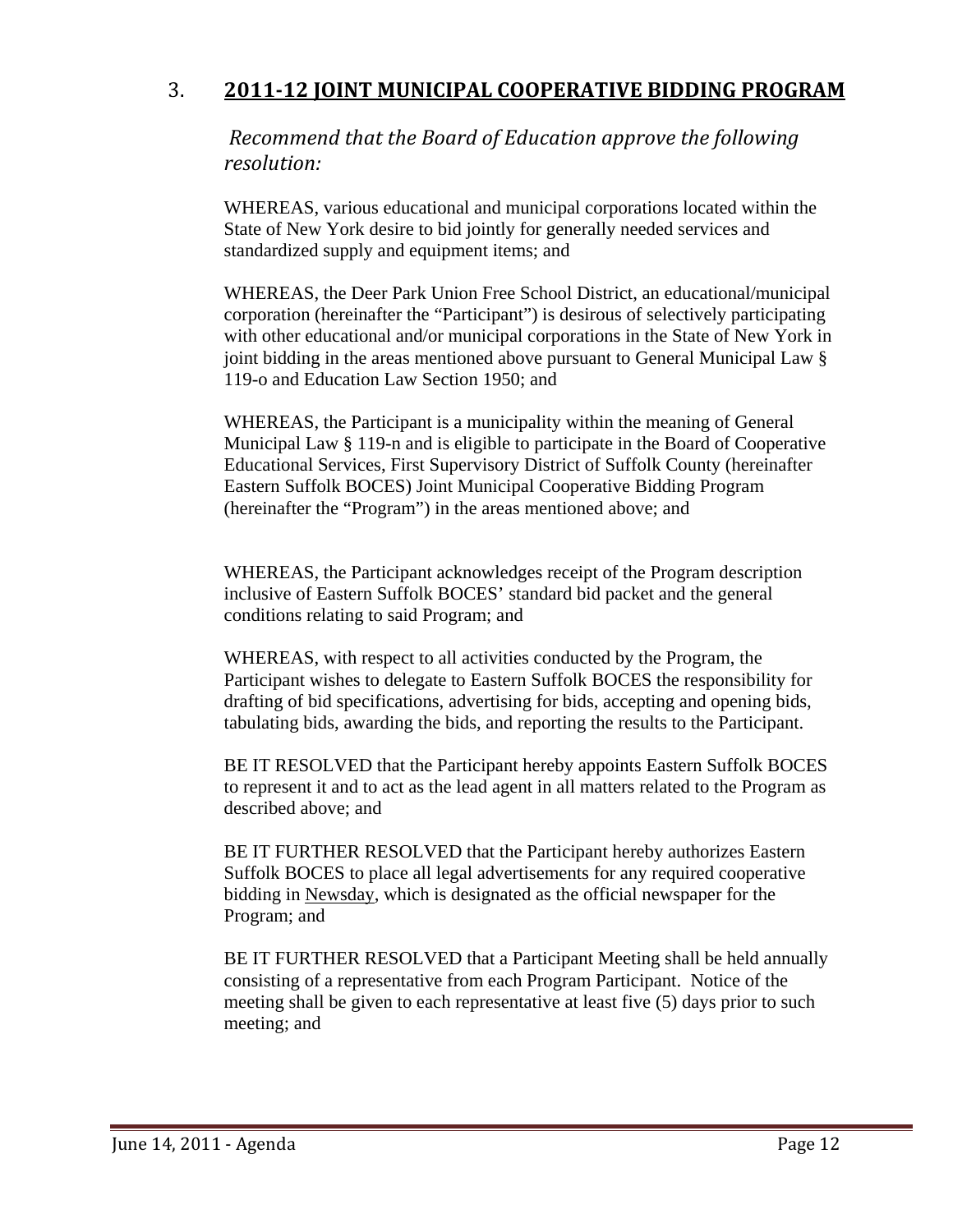BE IT FURTHER RESOLVED that an Advisory Committee will be formed consisting of five to ten representatives of Program Participants for a term of three (3) years as authorized by General Municipal Law §119-o.2.j.

 BE IT FURTHER RESOLVED that this Agreement with the Participant shall be for a term of one (1) year as authorized by General Municipal Law §119-o.2.j.

 BE IT FURTHER RESOLVED that the Participant agrees to pay Eastern Suffolk BOCES an annual fee as determined annually by Eastern Suffolk BOCES to act as the lead agent for the Program.

# 4. **TAX ANTICIPATION NOTE RESOLUTION OF DEER PARK UNION FREE SCHOOL DISTRICT, NEW YORK, ADOPTED JUNE 14, 2011, AUTHORIZING THE ISSUANCE OF NOT TO EXCEED \$19,000,000 TAX ANTICIPATION NOTES IN ANTICIPATION OF THE RECEIPT OF TAXES TO BE LEVIED FOR THE FISCAL YEAR ENDING JUNE 30, 2012**

*Recommend that the Board of Education approve the following resolution:*

RESOLVED BY THE BOARD OF EDUCATION OF DEER PARK UNION FREE SCHOOL DISTRICT, IN THE COUNTY OF SUFFOLK, NEW YORK, AS FOLLOWS:

Section 1. Tax Anticipation Notes (herein called "Notes") of Deer Park Union Free School District, in the County of Suffolk, New York (herein called "District"), in the principal amount of not to exceed \$19,000,000, and any notes in renewal thereof, are hereby authorized to be issued pursuant to the provisions of Sections 24.00 and 39.00 of the Local Finance Law, constituting Chapter 33-a of the Consolidated Laws of the State of New York (herein called "Law").

Section 2. The following additional matters are hereby determined and declared:

(a) The Notes shall be issued in anticipation of the collection of real estate taxes to be levied for school purposes for the fiscal year commencing July 1, 2011 and ending June 30, 2012, and the proceeds of the Notes shall be used only for the purposes for which said taxes are levied.

(b) The Notes shall mature within the period of one year from the date of their issuance.

(c) The Notes are not issued in renewal of other notes.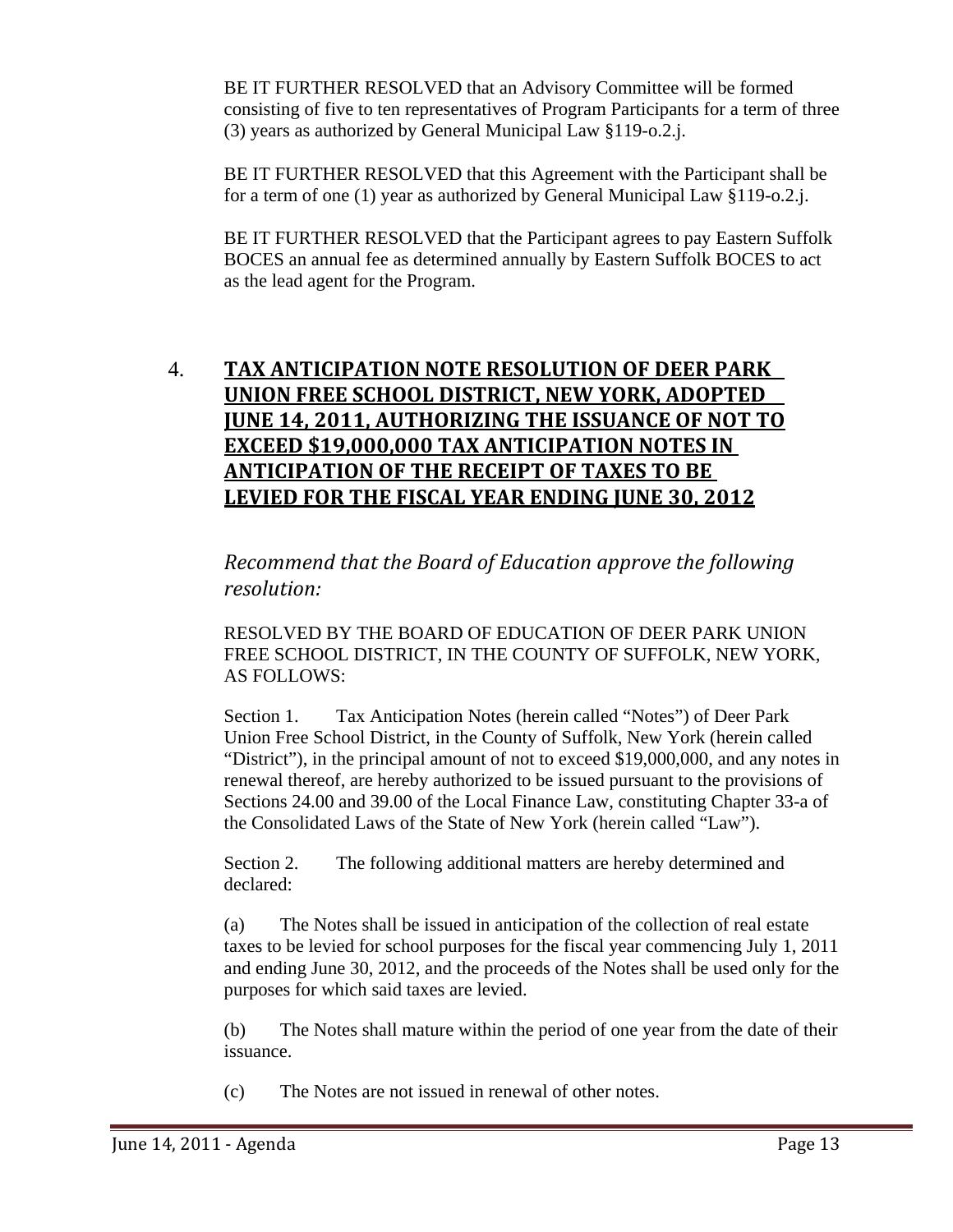(d) The total amount of such taxes remains uncollected at the date of adoption of this resolution.

Section 3. The Notes hereby authorized shall contain the recital of validity prescribed by Section 52.00 of the Law and shall be general obligations of the District, and the faith and credit of the District are hereby pledged to the punctual payment of the principal of and interest on the Notes and unless the Notes are otherwise paid or payment provided for, an amount sufficient for such payment shall be inserted in the budget of the District and a tax sufficient to provide for the payment thereof shall be levied and collected.

Section 4. Subject to the provisions of this resolution and the Law, and pursuant to Sections 50.00, 56.00, 60.00 and 61.00 of the Law, the power to sell and issue the Notes authorized pursuant hereto, or any renewals thereof, and to determine the terms, form and contents, including the manner of execution, of such Notes, and to execute arbitrage certifications relative thereto, is hereby delegated to the President of the Board of Education, the chief fiscal officer of the District.

Section 5. The Notes shall be executed in the name of the District by the manual signature of the President of the Board of Education, the Vice President of the Board of Education, the District Treasurer, the District Clerk, or such other officer of the District as shall be designated by the chief fiscal officer of the District, and shall have the corporate seal of the District impressed or imprinted thereon which corporate seal may be attested by the manual signature of the District Clerk.

Section 6. This resolution shall take effect immediately.

# 5. **DONATION TO JOHN QUINCY ADAMS SCHOOL**

*Recommend that the Board of Education approve the following resolution:*

 RESOLVED, that the John Quincy Adams PTA will be donating the installation of a fence and sign at the entrance of the JQA School valued at \$12,900. Gappsi, the contractor, will be donating their labor.

 BE IT RESOLVED, that the Board of Education accepts this gift with much appreciation.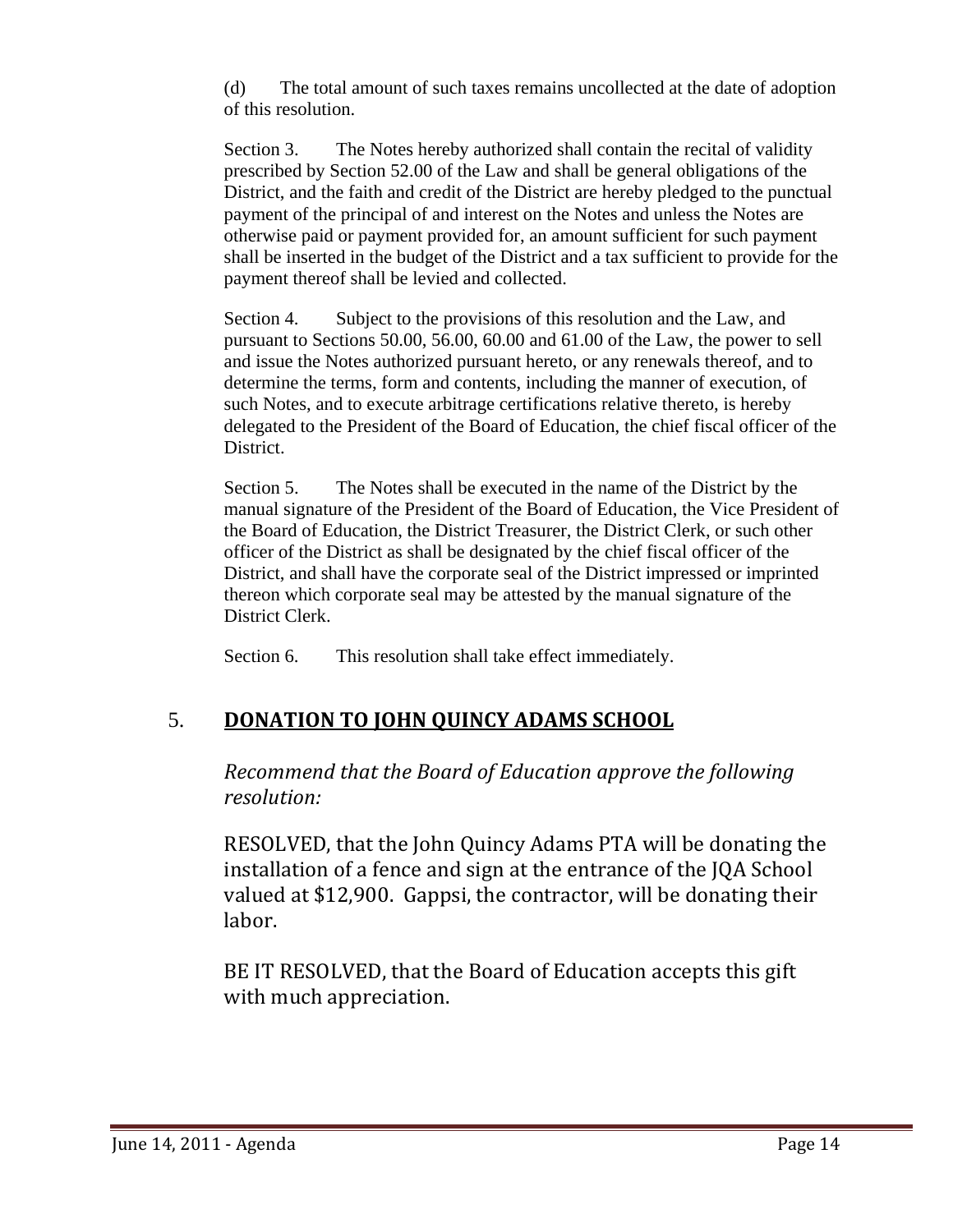# 6. **EXCESS FUND BALANCE FROM 20102011**

*Recommend that the Board of Education approve the following resolution:*

 BE IT RESOLVED, that the Board of Education hereby approves the transfer of excess fund balance from the 2010‐2011 fiscal year to the following reserves: *Retirement contribution, Workers Compensation, Unemployment Insurance and Employee Benefit Accrued Liability* in the amount not to exceed \$700,000 each.

# 7. **DISPOSAL OF OBSOLETE AUDIOVISUAL EQUIPMENT**

*Recommend that the Board of Education approve the following resolution:*

 RESOLVED, that the Board of Education authorize the disposal of the below listed AV equipment that is either obsolete or too costly to repair.

| <b>LOCATION</b> | <b>EQUIPMENT</b>   | <b>MFG</b>              | M/N       | S/N            |
|-----------------|--------------------|-------------------------|-----------|----------------|
| Room 15         | TV                 | ProScan                 | PS27111   | 229460442      |
| Room 15         | TV                 | Toshiba                 | N/A       | 8A861510       |
| Room 15         | <b>TV</b>          | <b>RCA</b>              | F27636BC  | 841531240      |
| Room 15         | TV                 | <b>RCA</b>              | F32672SB  | 824624148      |
| Room 15         | <b>TV</b>          | <b>GE</b>               | 25GT506   | 538563811      |
| Room 15         | TV                 | <b>RCA</b>              | T25208    | B404NA09C      |
| Room 15         | <b>TV</b>          | <b>RCA</b>              | F27650    | D235C20YE      |
| Room 15         | TV                 | Quasar                  | N/A       | SB73180413     |
| Room 15         | TV                 | <b>RCA</b>              | MDF32649  | 119423201      |
| Room 15         | TV                 | <b>GE</b>               | N/A       | N/A            |
| Room 15         | TV                 | Panasonic               | CT-32E13G | LD40440574     |
| Room 15         | Overhead Projector | 3M                      | N/A       | N/A            |
| Room 15         | Overhead Projector | 3M                      | N/A       | N/A            |
| Room 15         | Overhead Projector | 3M                      | N/A       | N/A            |
| Room 16         | <b>TV</b>          | Hitachi                 | N/A       | U0J001973      |
| Room 15         | <b>VCR</b>         | <b>GE</b>               | Pro-Fect  | 451301156      |
| Room 15         | <b>VCR</b>         | Toshiba                 | M264      | 86162488       |
| Room 15         | <b>VCR</b>         | <b>RCA Home Theater</b> | LDR611    | 520660028      |
| Room 15         | VCR/DVD            | Cinevision              | N/A       | 41620000006530 |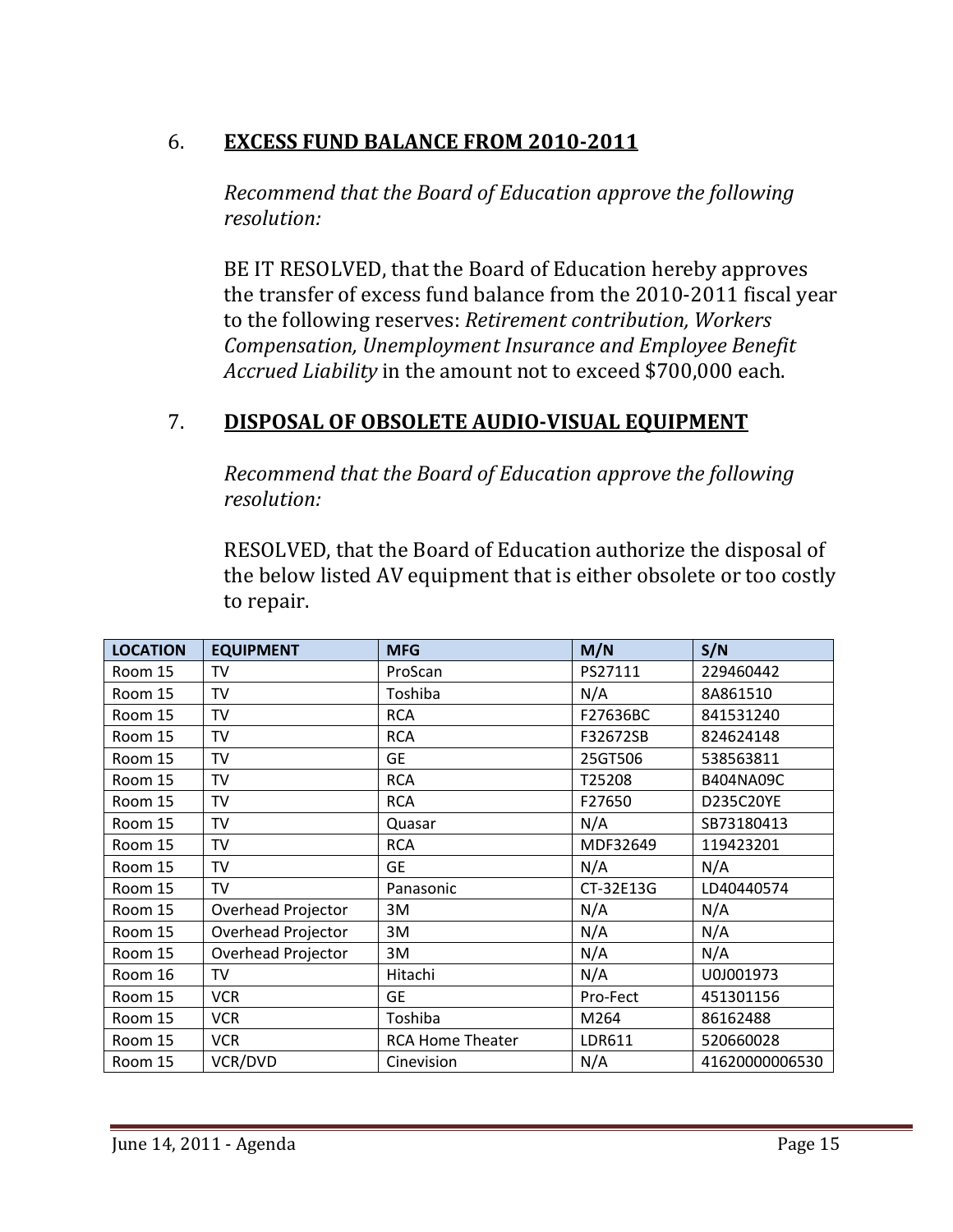## VI. **APPROVAL OF SCHEDULES**

*Recommend that the Board of Education approve the following schedules collectively:*

# **NON-INSTRUCTIONAL**

## **SCHEDULE -- CS --CHANGE OF SALARY/ STATUS (Non-Instructional)**

**Marlene Yanover Downing** District Office Position: Principal Account Clerk Salary/Step: \$63,236 Step 10 Effective Date(s): 8/1/2011 CHANGE OF START DATE. SALARY PRORATED @ \$62,747

## **SCHEDULE -- QQ --LEAVES OF ABSENCE (Non-Instructional)**

#### **Stanley Allen**

Transportation Position: Non-Instructional Bus Aide Salary/Step: Effective Date(s): 5/2/2011 - 5/23/2011 Medical Leave of Absence (FMLA) 5/2/11-5/3/11 & 1/2 day 5/4/11 (paid) 1/2 day 5/4/11-5/23/11 (unpaid)

### **John Conklin**

May Moore School Position: Night Custodian Salary/Step: Effective Date(s): 5/3/2011 - 6/17/2011 Extension of paid Leave of Absence

## **Susan Ermish**

Memorial Position: Print Shop Supervisor Salary/Step: Effective Date(s): 4/7/2011 - 5/30/2011 Medical Leave of Absence (FMLA) 4/7/11-5/13/11 (paid) 5/14/11-5/30/11 (unpaid)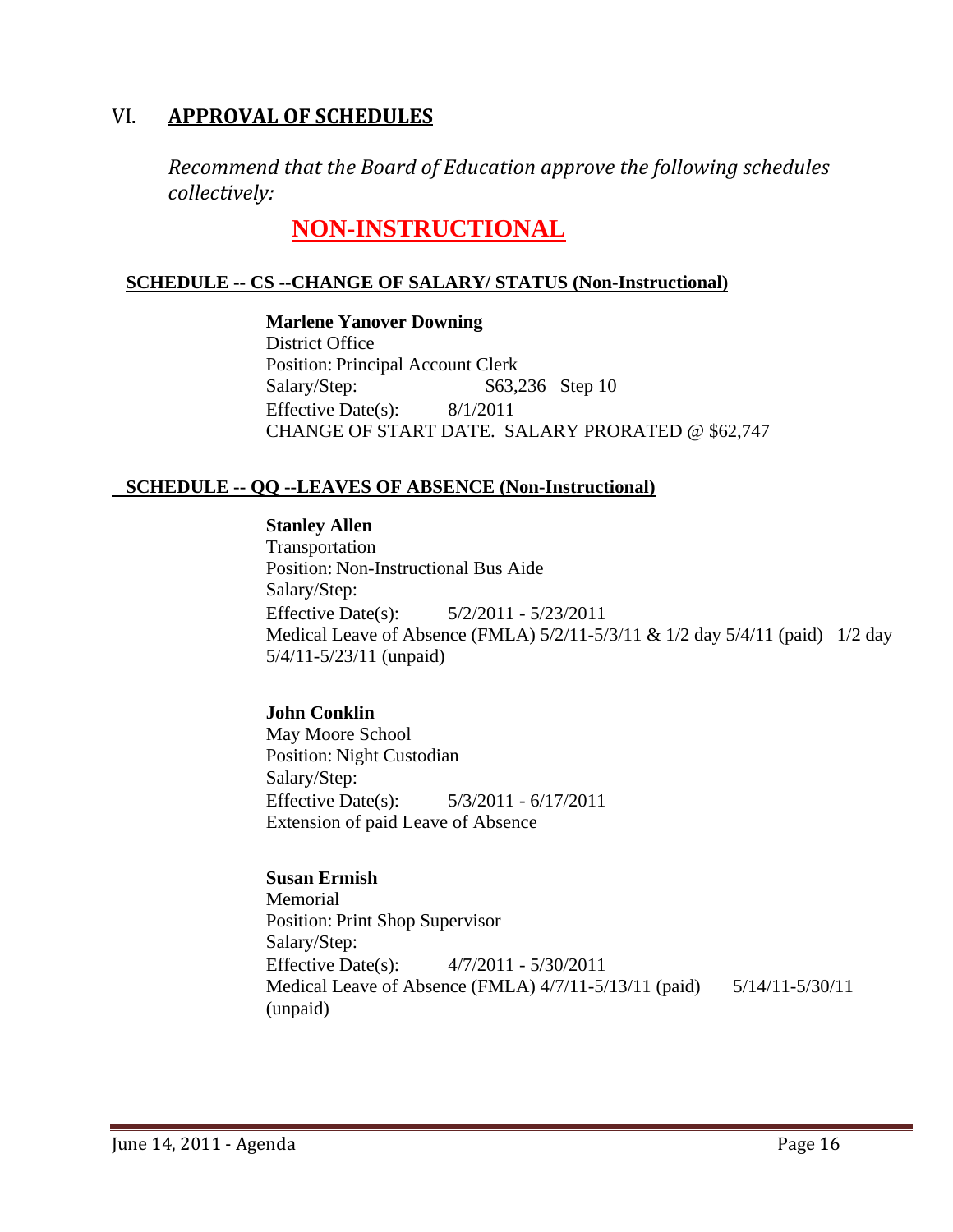#### **SCHEDULE -- TPA --TEMPORARY ASSIGNMENT (Non-Instructional)**

#### **Helene Horodnicki**

May Moore School Position: Summer School Nurse Salary/Step: 1/400th of annual Effective Date(s): 7/11/2011 - 8/19/2011 5 days per week/4 hours per day

#### **SCHEDULE -- TRN --TRANSFERS (Non-Instructional)**

#### **Ann Castagna**

Deer Park High School Position: Clerical Salary/Step: Effective Date(s): 9/1/2011 Transfer from JFK to HS - employee desired

#### **Rose Contelmo**

May Moore School Position: Nurse Salary/Step: Effective Date(s):  $9/1/2011$ Transfer from AL to MM - decrease in FTE

#### **Annette Perkowski**

Abraham Lincoln School Position: Nurse Salary/Step: Effective Date(s): 9/1/2011 Transfer from Float to AL - decrease in FTE

#### **Rochelle Read**

John F Kennedy Intermediate School Position: Clerical Salary/Step: Effective Date(s): 9/1/2011 Transfer from HS to JFK - employee desired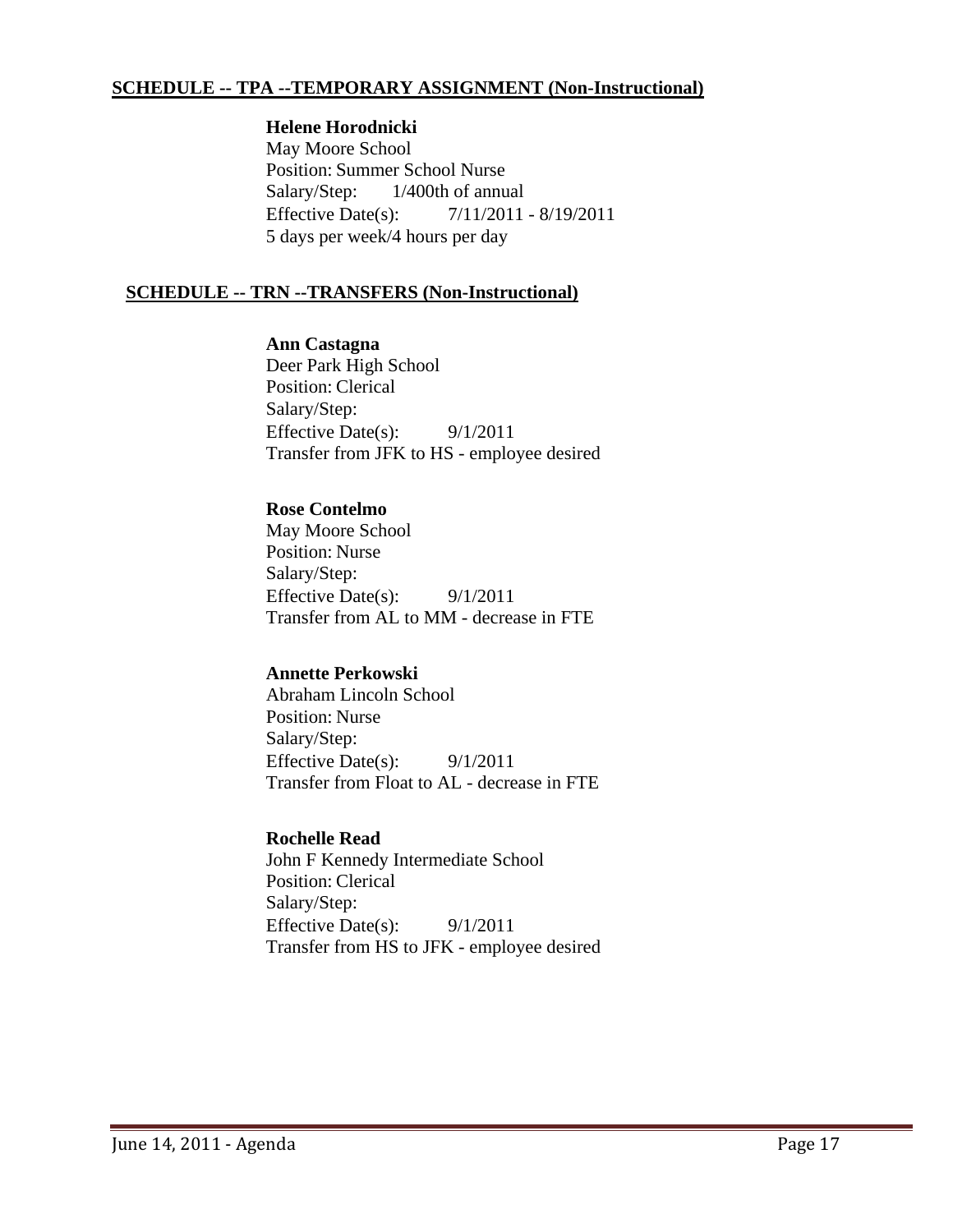# **INSTRUCTIONAL**

#### **SCHEDULE -- CSS --CHANGE OF STATUS / SALARY (Instructional)**

#### **Alexis Franzese**

John F Kennedy Intermediate School Position: Long Term Substitute (LR) Elementary Salary/Step:  $$67,414 \text{ MA/Step 6}$ Effective Date(s): 9/1/2011 - 6/30/2012 CORRECTION OF SALARY

#### **SCHEDULE -- L --PART-TIME APPOINTMENTS (Instructional)**

#### **Michael Masullo**

Abraham Lincoln School Position: .5 ELA Teacher Salary/Step: \$62,432 MA/Step 4 Effective Date(s): 9/1/2011 - 6/30/2012 Salary prorated at \$31,216

#### **SCHEDULE -- LR --LONG TERM SUBSTITUTE / LEAVE REPLACEMENT (LR) APPOINTMENTS (Instructional)**

#### **Allyse Gulotta**

Deer Park High School Position: .4 Long Term Substitute (LR) Italian Teacher Salary/Step: \$49,509 BA/Step 1 Effective Date(s): 9/1/2011 - 6/30/2012 Salary prorated @ \$19,803

#### **Lindsay Schulze**

Deer Park High School Position: Long Term Substitute (LR) ELA Teacher Salary/Step:  $$55,723$  BA/Step 4 Effective Date(s): 9/1/2011 - 1/27/2012 Salary prorated @ \$27,304

#### **SCHEDULE -- N --PROBATIONARY TEACHER (Instructional)**

#### **Jennifer Zylberberg**

Robert Frost Middle School Position: Special Education Teacher Salary/Step: Effective Date(s): 9/1/2010 - 9/27/2011 CHANGE OF PROBATIONARY DATES TO 9/1/10-9/27/11. NEW TENURE DATE 9/28/11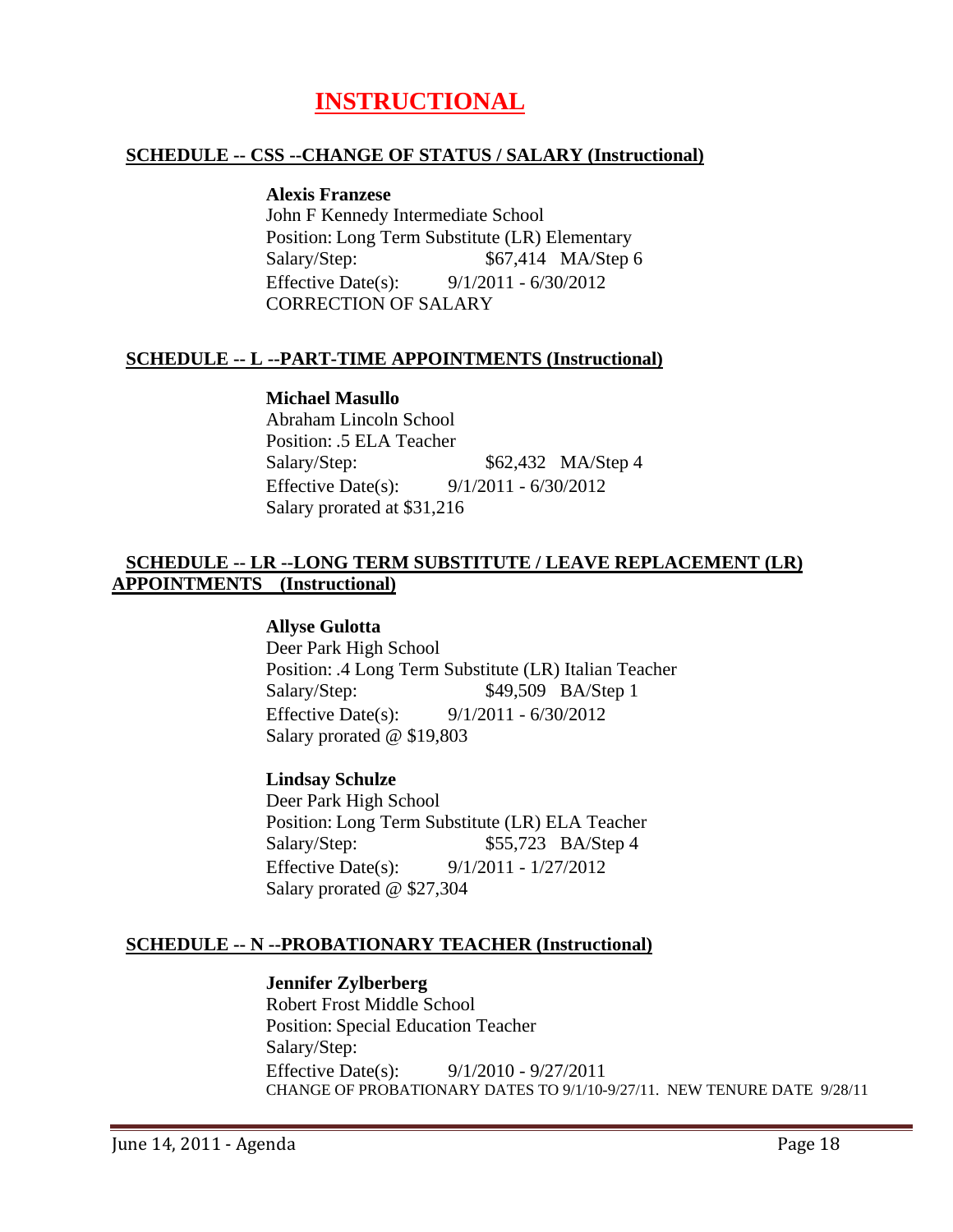#### **SCHEDULE -- NAS --ADMINSTRATIVE / SUPERVISORY APPOINTMENTS (Instructional)**

#### **Samir Biswas**

Deer Park High School Position: Secondary Summer School Supervisor Salary/Step: \$5567.06 Effective Date(s): 7/11/2011 - 8/19/2011 4 days per week/4 hours per day

#### **SCHEDULE -- NPS --PER DIEM SUBSTITUTES (Instructional)**

**Lindsay Schulze** District Wide Position: Per-Diem Substitute Salary/Step: \$100/day Effective Date(s):  $1/28/2012$ 

#### **SCHEDULE -- NS --REGULAR SUBSTITUTES (Instructional)**

## **Nancy DePalo**

John Quincy Adams School Position: Permanent Substitute Salary/Step: \$115/day Effective Date(s): 6/1/2011 - 6/24/2011 Extension of permanent sub position on a rotating basis

#### **Melissa Fulgenzi**

May Moore School Position: Permanent Substitute Salary/Step: \$115/day Effective Date(s): 6/1/2011 - 6/24/2011 Extension of permanent sub position on a rotating basis

#### **Allyse Gulotta**

Deer Park High School Position: .6 Permanent Substitute Salary/Step: \$115/day Effective Date(s): 9/1/2011 - 6/30/2012 Salary prorated @ \$69/day

#### **Tina Maiorini**

John Quincy Adams School Position: Permanent Substitute Salary/Step: \$115/day Effective Date(s): 6/1/2011 - 6/24/2011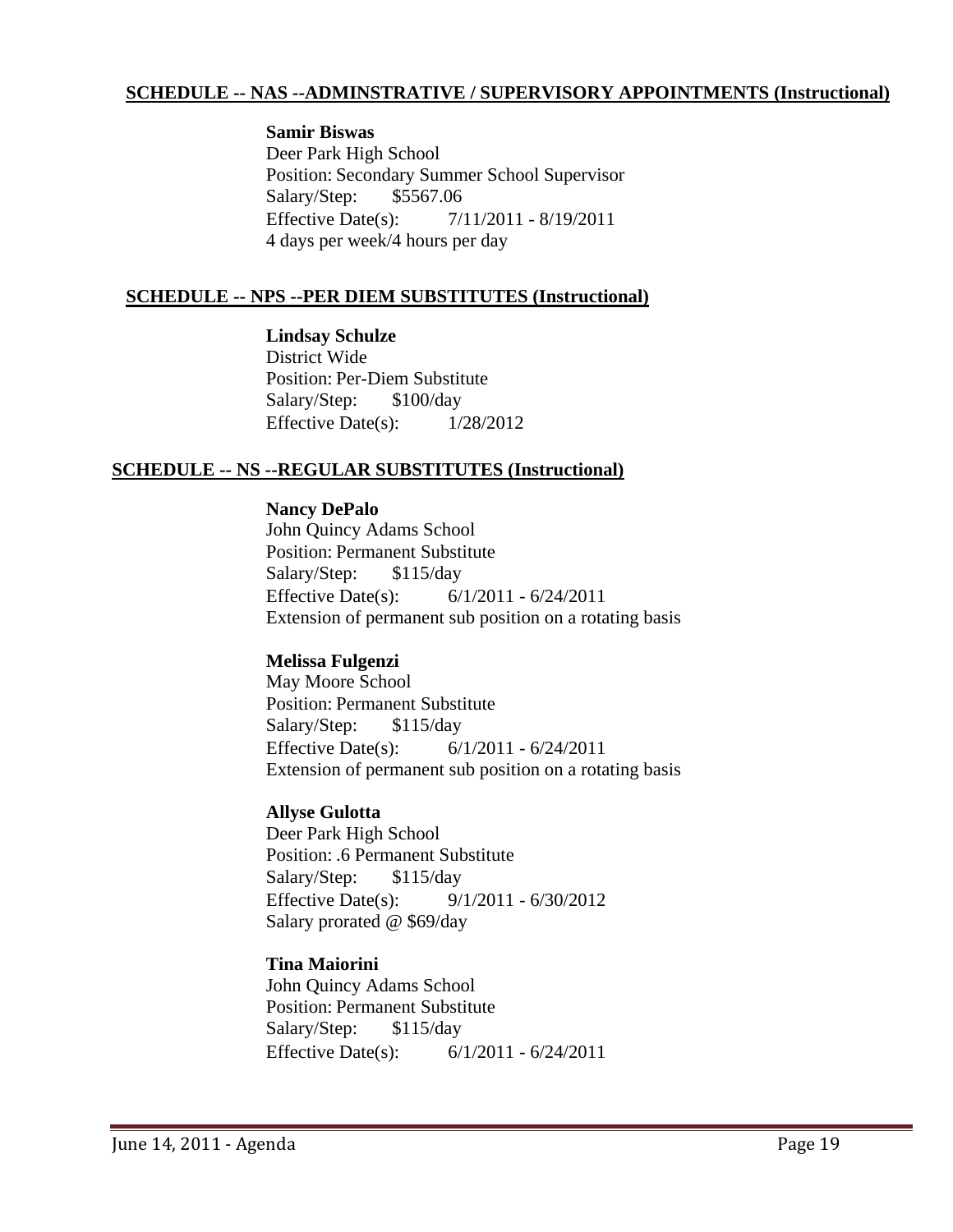#### **Katie Mallon**

May Moore School Position: Permanent Substitute Salary/Step: \$115/day Effective Date(s): 6/1/2011 - 6/24/2011 Extension of permanent sub position on a rotating basis

#### **Frank Mastandrea**

John Quincy Adams School Position: Permanent Substitute Salary/Step: \$115/day Effective Date(s): 6/1/2011 - 6/24/2011 Extension of permanent sub position on a rotating basis

#### **Michael Masullo**

Abraham Lincoln School Position: .5 Permanent Substitute Salary/Step: \$115/day Effective Date(s): 9/1/2011 - 6/30/2012 Salary prorated at \$57.50/day

#### **Meghan Mitchell**

May Moore School Position: Permanent Substitute Salary/Step: \$115/day Effective Date(s): 6/1/2011 - 6/24/2011 Extension of permanent sub position on a rotating basis

#### **Karyn Phelan**

May Moore School Position: Permanent Substitute Salary/Step: \$115/day Effective Date(s): 6/1/2011 - 6/24/2011 Extension of permanent sub position on a rotating basis

#### **SCHEDULE -- NSS --SUMMER SCHOOL APPOINTMENTS (Instructional)**

#### **Maria Adams**

Deer Park High School Position: Science Salary/Step: \$2969.10 Effective Date(s): 7/11/2011 - 8/19/2011 4 days per week/4 hours/day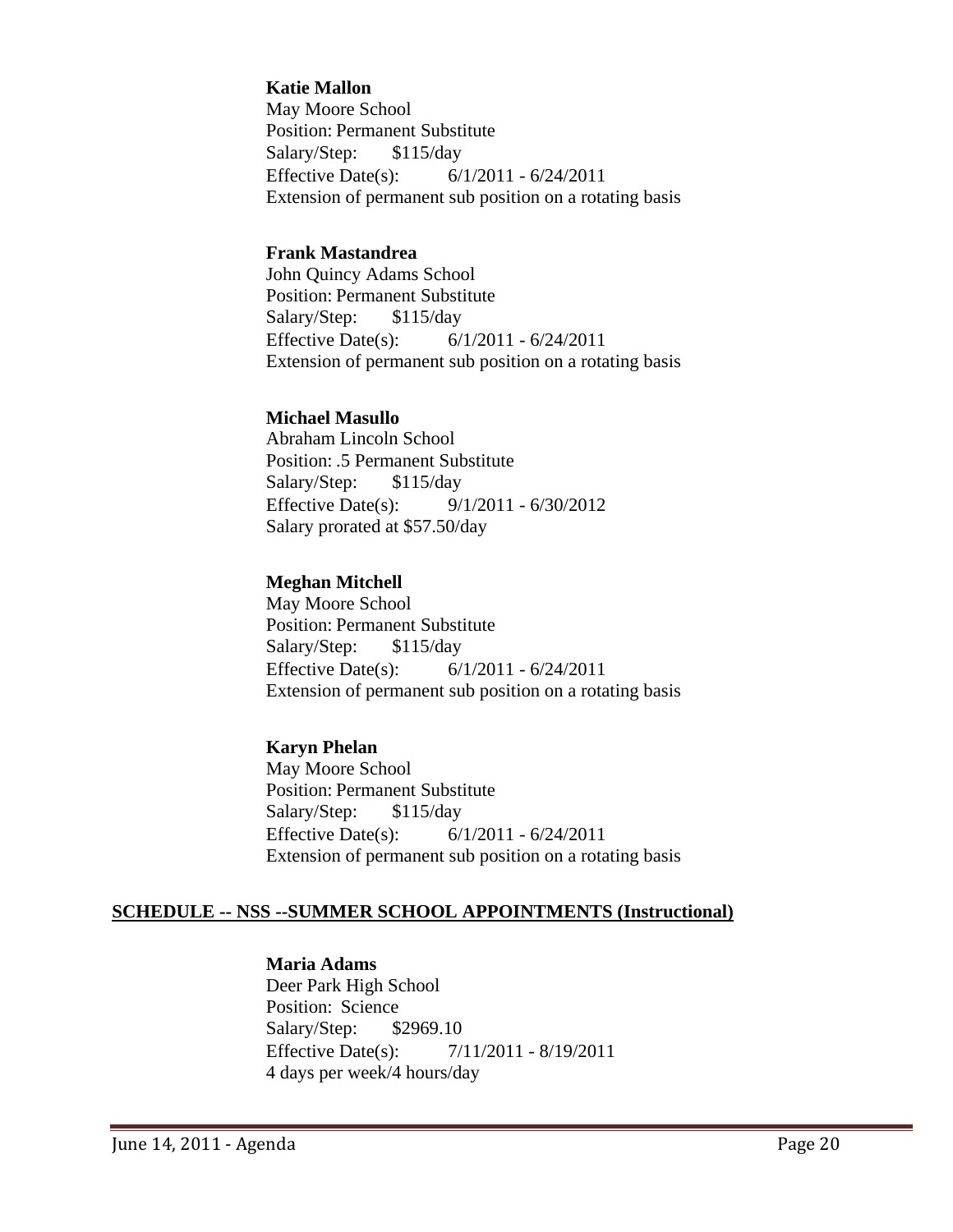#### **Thomas Alcabes**

May Moore School Position: Self Contained Program Salary/Step: \$6423.53 Effective Date(s): 7/11/2011 - 8/19/2011 5 days per week/4 hours per day

#### **Vincent Amodio**

May Moore School Position: Self Contained Program Salary/Step: \$6423.53 Effective Date(s): 7/11/2011 - 8/19/2011 5 days per week/4 hours per day

#### **Donna Arena**

May Moore School Position: Teaching Assistant Salary/Step: 1/400th of annual Effective Date(s): 7/11/2011 - 8/19/2011 5 days per week/4 hours per day

### **Angela Baker**

May Moore School Position: Teaching Assistant Salary/Step: 1/400th of annual Effective Date(s): 7/11/2011 - 8/19/2011 5 days per week/4 hours per day

### **Geraldine Berish**

Deer Park High School Position: Teaching Assistant Salary/Step: 1/400th of annual Effective Date(s): 7/11/2011 - 8/19/2011 4 days per week/4 hours per day

### **Rachel Burkel**

May Moore School Position: Self Contained Program Salary/Step: \$6423.53 Effective Date(s): 7/11/2011 - 8/19/2011 5 days per week/4 hours per day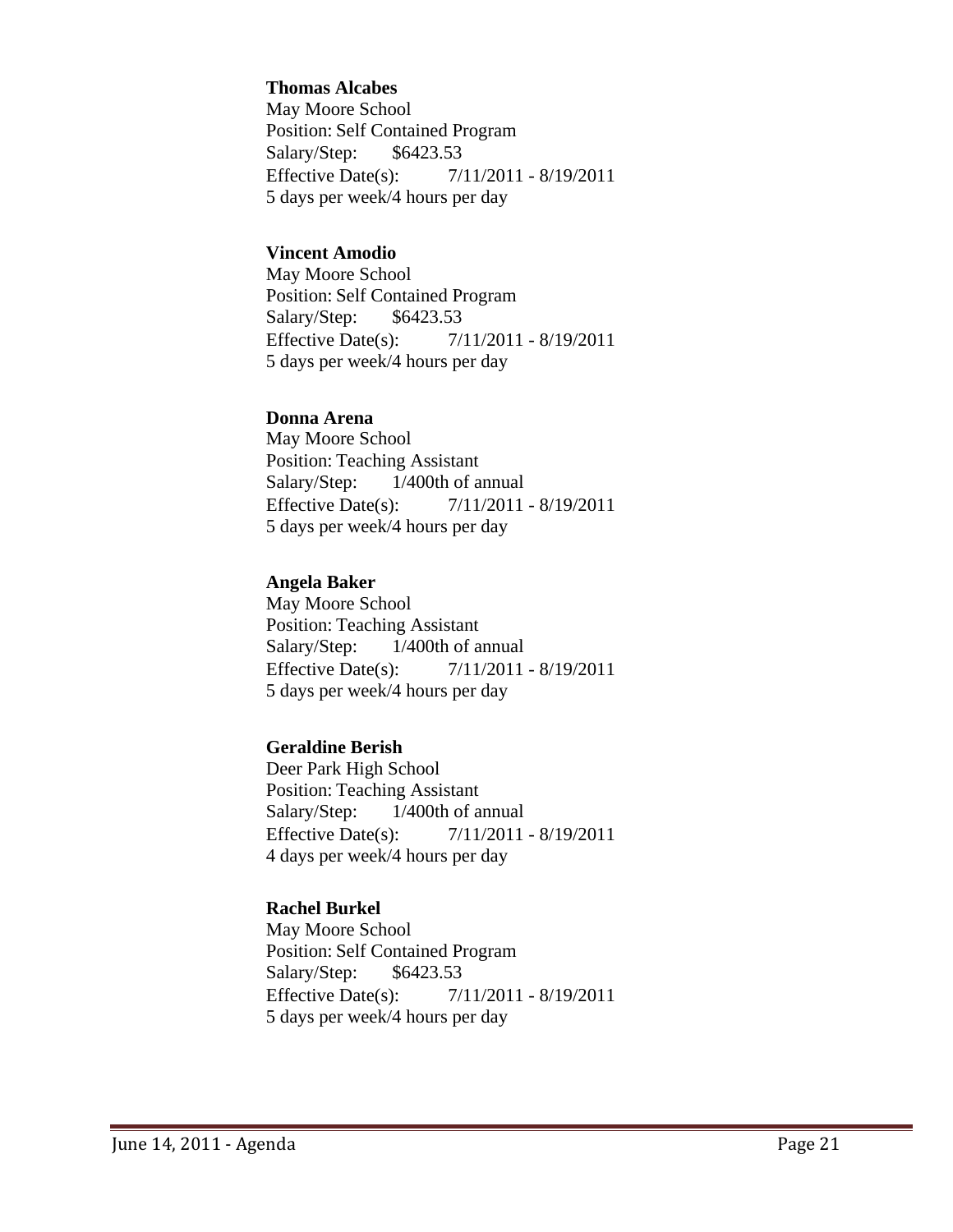#### **Mary Burlandi**

Deer Park High School Position: Teaching Assistant Salary/Step: 1/400th of annual Effective Date(s): 7/11/2011 - 8/19/2011 4 days per week/4 hours per day

#### **Paige Caliguiri**

May Moore School Position: Teaching Assistant Salary/Step: 1/400th of annual Effective Date(s): 7/11/2011 - 8/19/2011 5 days per week/4 hours per day

#### **Cecilia Caltabellotta**

May Moore School Position: Teaching Assistant Salary/Step: 1/400th of annual Effective Date(s): 7/11/2011 - 8/19/2011 5 days per week/4 hours per day

### **Joyce Carmen**

May Moore School Position: Teaching Assistant Salary/Step: 1/400th of annual Effective Date(s): 7/11/2011 - 8/19/2011 5 days per week/4 hours per day

### **John Colford**

May Moore School Position: Self Contained Program Salary/Step: \$6423.53 Effective Date(s): 7/11/2011 - 8/19/2011 5 days per week/4 hours per day

#### **Peter Colletti**

Deer Park High School Position: Social Studies Salary/Step: \$2969.10 Effective Date(s): 7/11/2011 - 8/19/2011 4 days per week/4 hours/day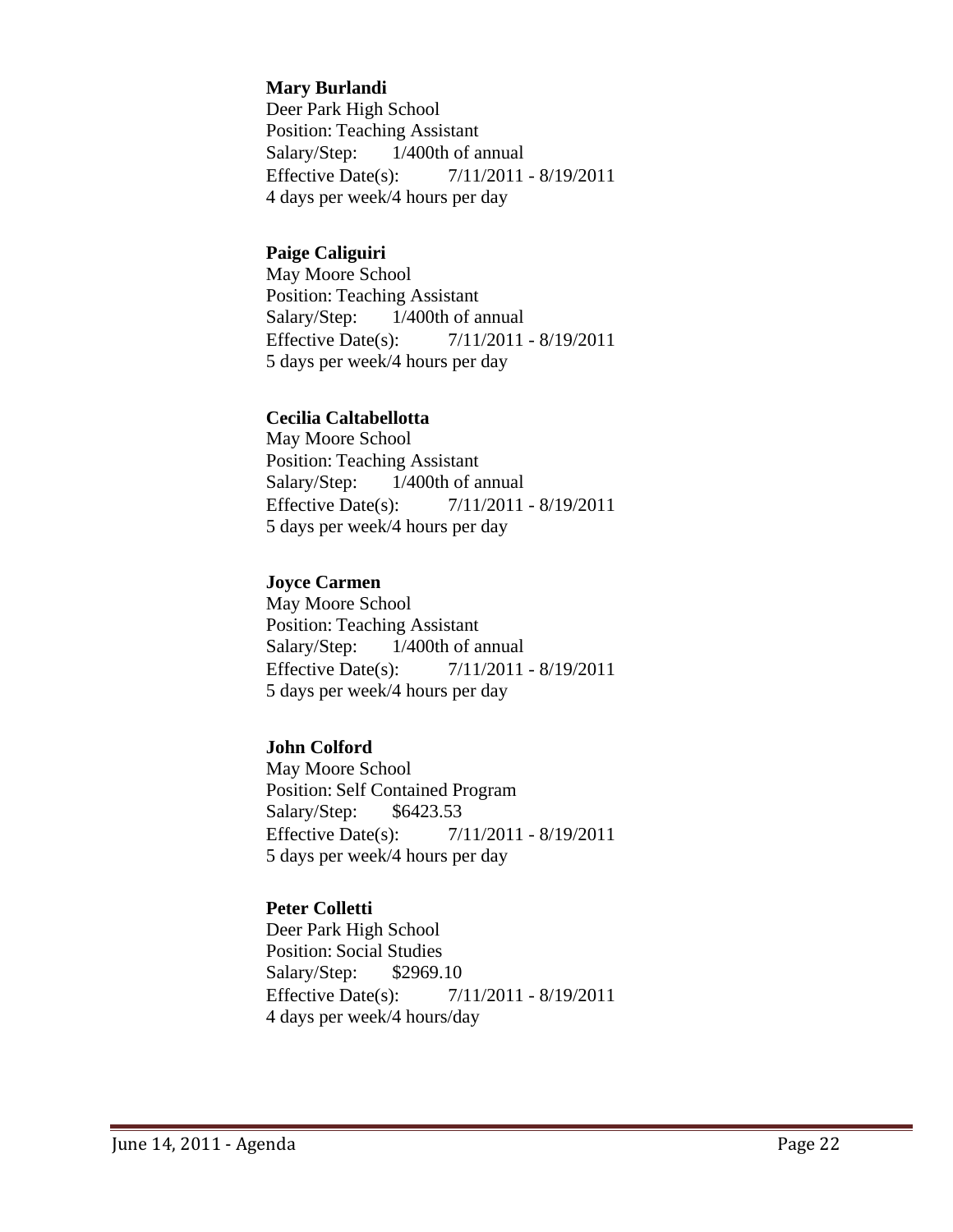#### **Danielle Connors**

May Moore School Position: Teaching Assistant Salary/Step: 1/400th of annual Effective Date(s): 7/11/2011 - 8/19/2011 5 days per week/4 hours per day

#### **Laurie Cook**

May Moore School Position: Teaching Assistant Salary/Step: 1/400th of annual Effective Date(s): 7/11/2011 - 8/19/2011 5 days per week/4 hours per day

#### **Nancy Cordone**

Deer Park High School Position: Teaching Assistant Salary/Step: 1/400th of annual Effective Date(s): 7/11/2011 - 8/19/2011 4 days per week/4 hours per day

#### **Vivian D'Agostaro**

Deer Park High School Position: Teaching Assistant Salary/Step: 1/400th of annual Effective Date(s): 7/11/2011 - 8/19/2011 4 days per week/4 hours per day

#### **Jennifer D'Auria**

May Moore School Position: Speech Salary/Step: \$6423.53 Effective Date(s): 7/11/2011 - 8/19/2011 5 days week/4 hours per day

#### **Tiffany DeMarchis**

May Moore School Position: Self Contained Program Salary/Step: \$6423.53 Effective Date(s): 7/11/2011 - 8/19/2011 5 days per week/4 hours per day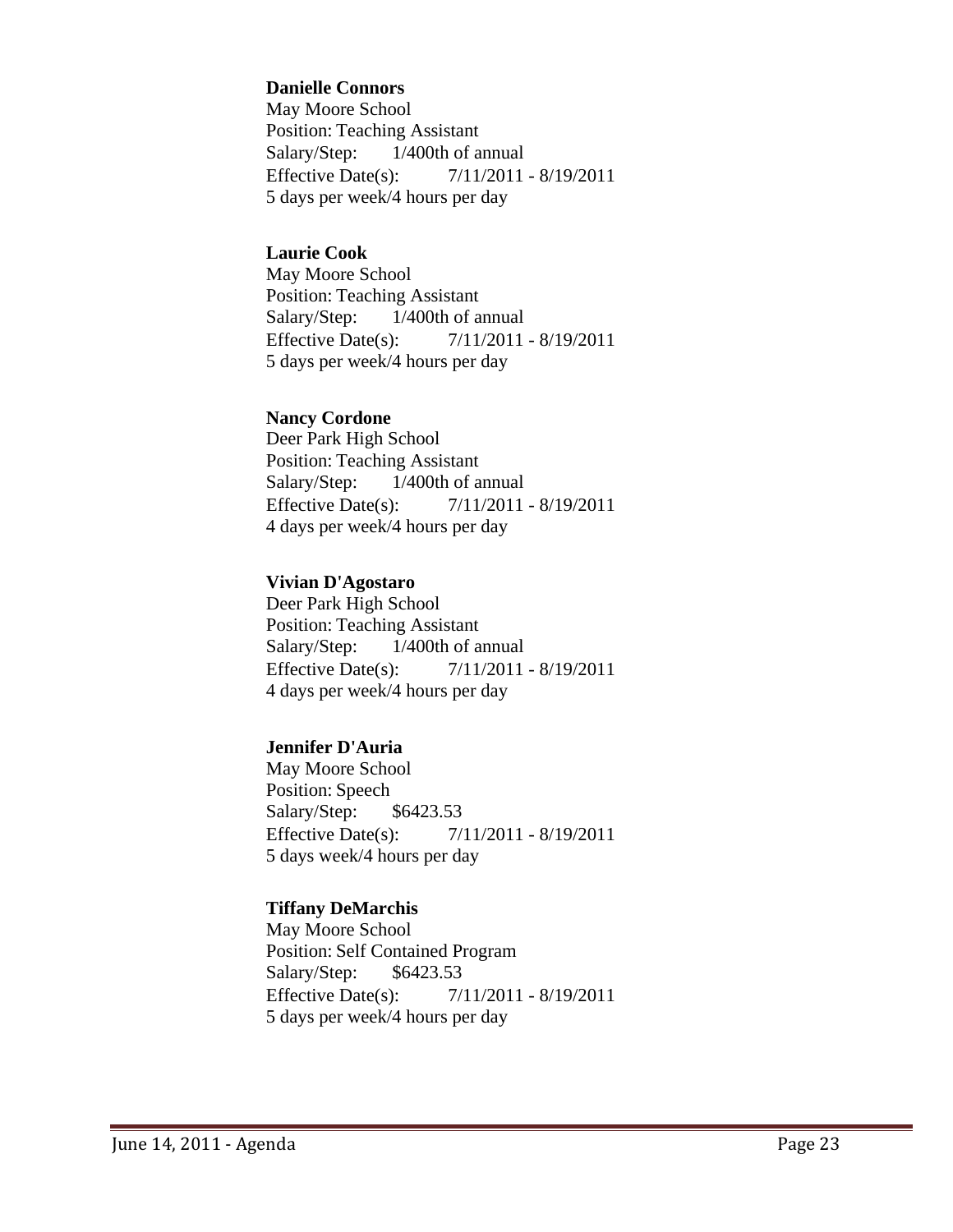#### **Lia Demyen**

Deer Park High School Position: Math Salary/Step: \$5567.06 Effective Date(s): 7/11/2011 - 8/19/2011 4 days per week/4 hours/day

#### **David DePrima**

Deer Park High School Position: Substitute Salary/Step: \$50/day Effective Date(s): 7/11/2011 - 8/19/2011

#### **Jenny Dixon**

May Moore School Position: Self Contained Program Salary/Step: \$6423.53 Effective Date(s): 7/11/2011 - 8/19/2011 5 days per week/4 hours per day

## **Cassie Dunn**

May Moore School Position: Self Contained Program Salary/Step: \$6423.53 Effective Date(s): 7/11/2011 - 8/19/2011 5 days per week/4 hours per day

#### **Laura Dunn**

May Moore School Position: Teaching Assistant Salary/Step: 1/400th of annual Effective Date(s): 7/11/2011 - 8/19/2011 5 days per week/4 hours per day

### **Jason Fausone**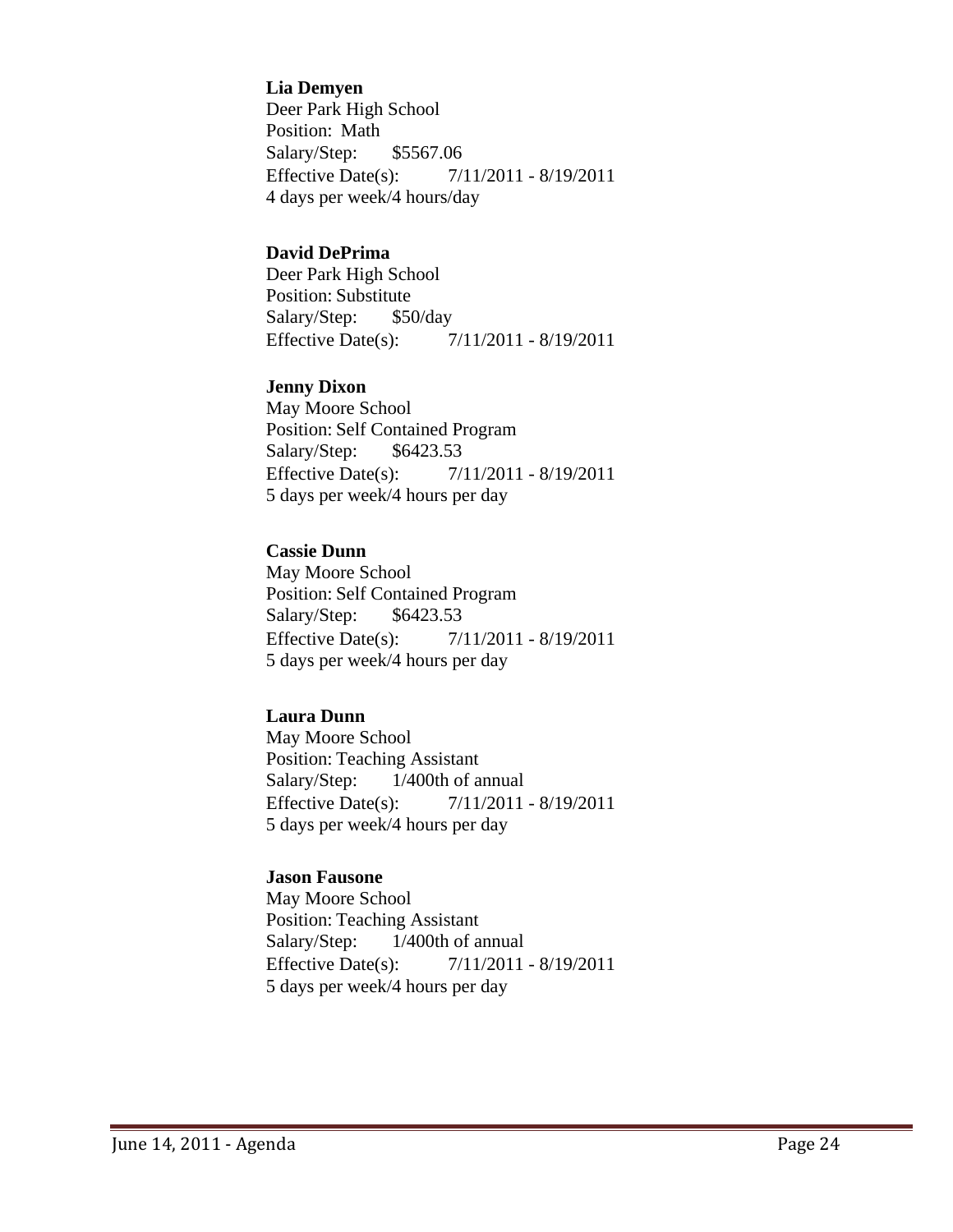#### **Linda Ferguson**

May Moore School Position: Teaching Assistant Salary/Step: 1/400th of annual Effective Date(s): 7/11/2011 - 8/19/2011 5 days per week/4 hours per day

#### **Michelle Franco**

May Moore School Position: Self Contained Program Salary/Step: \$6423.53 Effective Date(s): 7/11/2011 - 8/19/2011 5 days per week/4 hours per day

#### **Laura Gerstenhaber**

May Moore School Position: Self Contained Program Salary/Step: \$6423.53 Effective Date(s): 7/11/2011 - 8/19/2011 5 days per week/4 hours per day

#### **Maria Giammona**

May Moore School Position: Teaching Assistant Salary/Step: 1/400th of annual Effective Date(s): 7/11/2011 - 8/19/2011 5 days per week/4 hours per day

### **Angela Gianotti**

May Moore School Position: Self Contained Program Salary/Step: \$6423.53 Effective Date(s): 7/11/2011 - 8/19/2011 5 days per week/4 hours per day

#### **Barbara Goemans**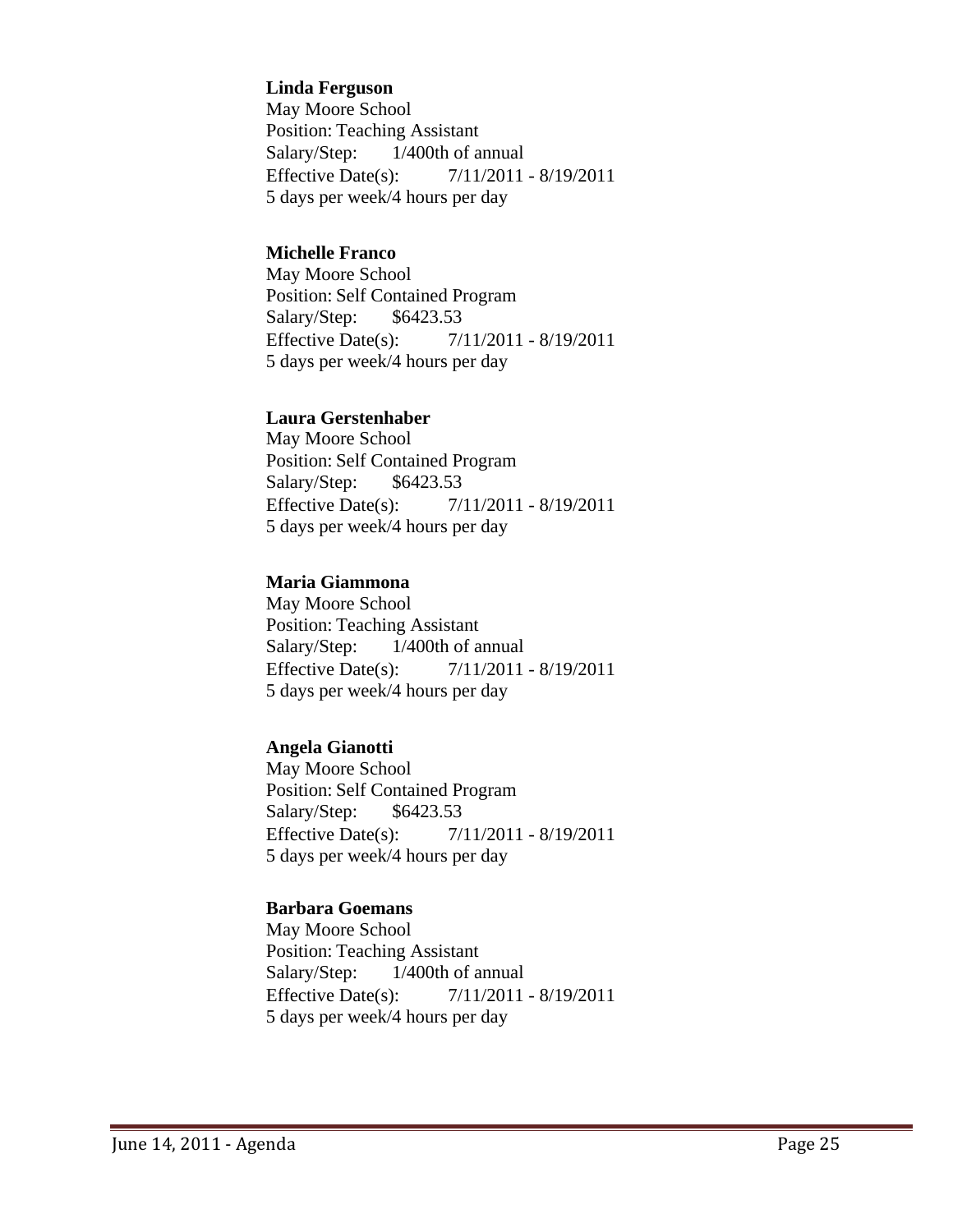#### **Donna Granelle**

Deer Park High School Position: Teaching Assistant Salary/Step: 1/400th of annual Effective Date(s): 7/11/2011 - 8/19/2011 4 days per week/4 hours per day

#### **Vanessa Graves**

May Moore School Position: Substitute Salary/Step: \$50/day Effective Date(s): 7/11/2011 - 8/19/2011

#### **Chrisitan Hrubes**

Out of District Position: Teaching Assistant Salary/Step: 1/400th of annual Effective Date(s): 7/11/2011 - 8/19/2011 5 days per week

#### **Cindy Jewell**

Deer Park High School Position: Math Salary/Step: \$5567.06 Effective Date(s): 7/11/2011 - 8/19/2011 4 days per week/4 hours/day

#### **Cynthia Kercy**

May Moore School Position: Teaching Assistant Salary/Step: 1/400th of annual Effective Date(s): 7/11/2011 - 8/19/2011 5 days per week/4 hours per day

### **Brenda Klein**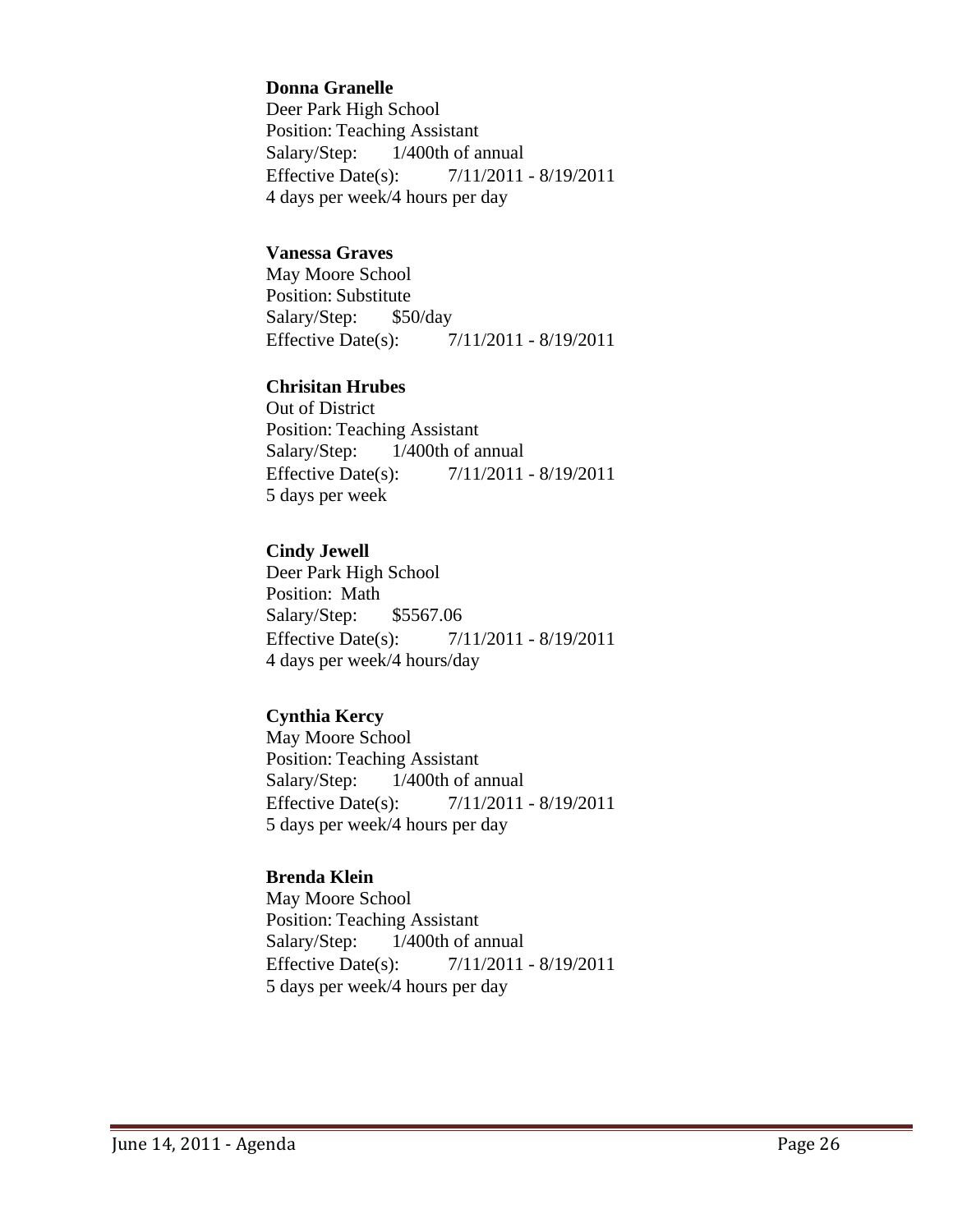#### **Diane LoPiccolo**

May Moore School Position: Teaching Assistant Salary/Step: 1/400th of annual Effective Date(s): 7/11/2011 - 8/19/2011 5 days per week/4 hours per day

#### **Jack Lovascio**

Deer Park High School Position: Substitute Salary/Step: \$50/day Effective Date(s): 7/11/2011 - 8/19/2011

#### **Angela Macaluso**

Deer Park High School Position: Teaching Assistant Salary/Step: 1/400th of annual Effective Date(s): 7/11/2011 - 8/19/2011 4 days per week/4 hours per day

#### **Anna Marino**

May Moore School Position: Teaching Assistant Salary/Step: 1/400th of annual Effective Date(s): 7/11/2011 - 8/19/2011 5 days per week/4 hours per day

#### **Alex Mesimeris**

Deer Park High School Position: Substitute Salary/Step: \$50/day Effective Date(s): 7/11/2011 - 8/19/2011

## **Nichole Metzler**

May Moore School Position: Teaching Assistant Salary/Step: 1/400th of annual Effective Date(s): 7/11/2011 - 8/19/2011 5 days per week/4 hours per day

#### **Jennifer Michell**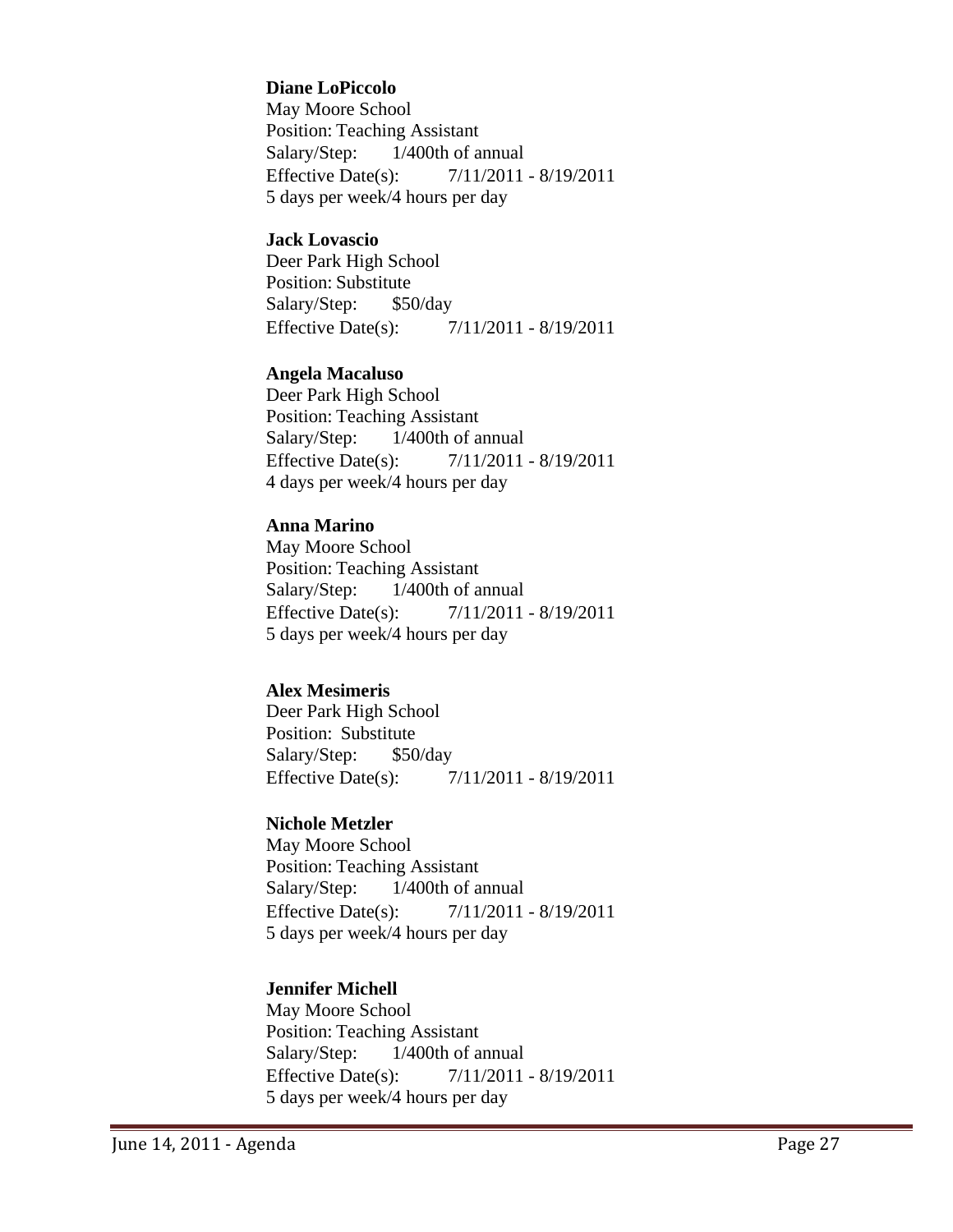#### **Dorothy Monteith**

May Moore School Position: Teaching Assistant Salary/Step: 1/400th of annual Effective Date(s): 7/11/2011 - 8/19/2011 5 days per week/4 hours per day

#### **Michael Moriarty**

Deer Park High School Position: English Salary/Step: \$2969.10 Effective Date(s): 7/11/2011 - 8/19/2011 4 days per week/4 hours/day

#### **Zahida Nazir**

May Moore School Position: Teaching Assistant Salary/Step: 1/400th of annual Effective Date(s): 7/11/2011 - 8/19/2011 5 days per week/4 hours per day

#### **Holly Negron**

May Moore School Position: Teaching Assistant Salary/Step: 1/400th of annual Effective Date(s): 7/11/2011 - 8/19/2011 5 days per week/4 hours per day

#### **Garret Noblett**

Deer Park High School Position: Virtual Academy Salary/Step: \$2969.10 Effective Date(s): 7/11/2011 - 8/19/2011 4 days per week/4 hours/day

#### **Adrianne Noroian**

May Moore School Position: Teaching Assistant Salary/Step: 1/400th of annual Effective Date(s): 7/11/2011 - 8/19/2011 5 days per week/4 hours per day

#### **Richard Paruolo**

Deer Park High School Position: Social Studies Salary/Step: \$2969.10 Effective Date(s): 7/11/2011 - 8/19/2011 4 days per week/4 hours/day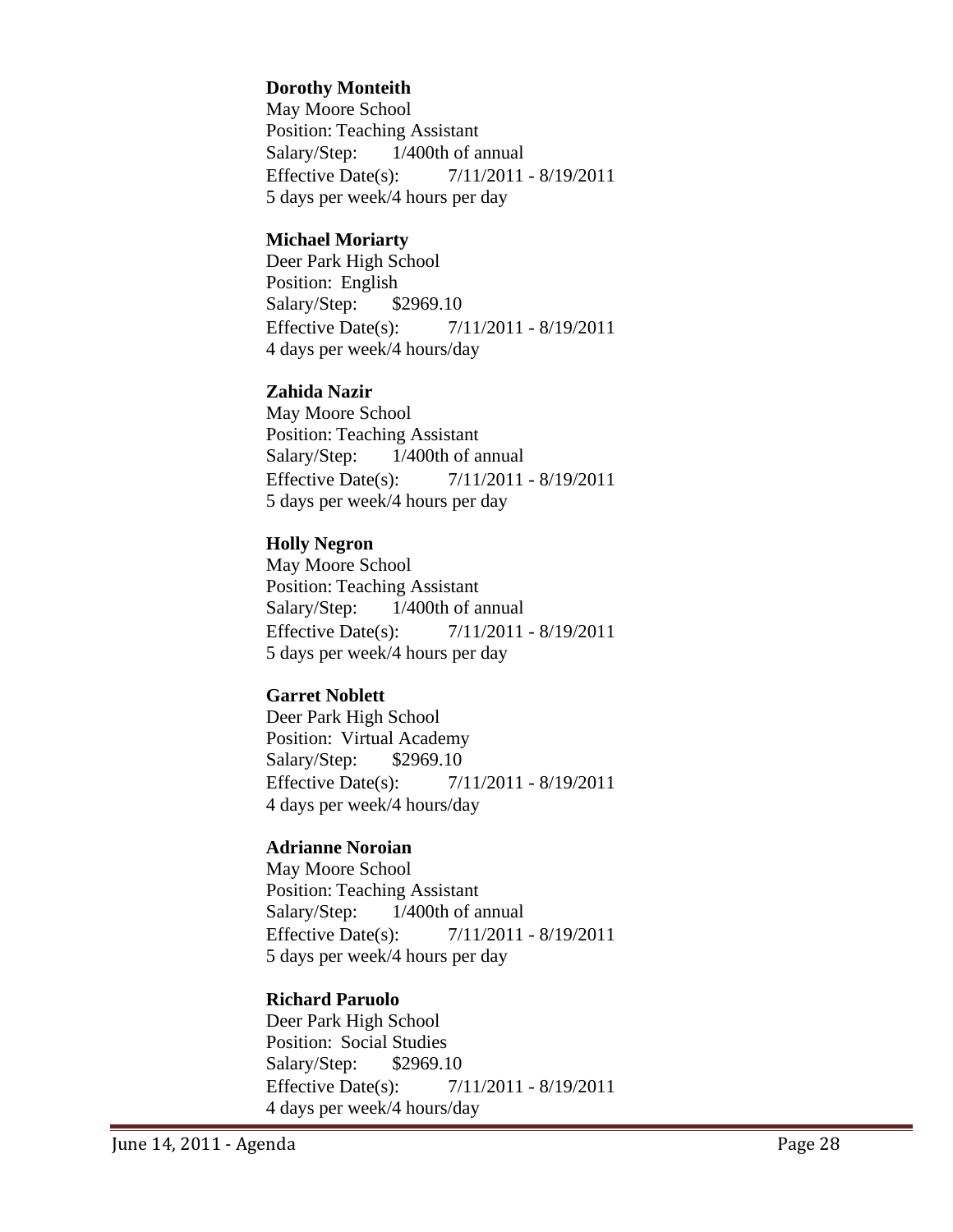#### **Joanne Pendzinski**

May Moore School Position: Teaching Assistant Salary/Step: 1/400th of annual Effective Date(s): 7/11/2011 - 8/19/2011 5 days per week/4 hours per day

#### **Matthew Prahl**

Deer Park High School Position: Special Education Salary/Step: \$5567.06 Effective Date(s): 7/11/2011 - 8/19/2011 4 days per week/4 hours/day

#### **Madlyn Quatela**

May Moore School Position: Teaching Assistant Salary/Step: 1/400th of annual Effective Date(s): 7/11/2011 - 8/19/2011 5 days per week/4 hours per day

### **John Rafferty**

Deer Park High School Position: Social Studies Salary/Step: \$2969.10 Effective Date(s): 7/11/2011 - 8/19/2011 4 days per week/4 hours/day

### **Maria Reccardi**

May Moore School Position: Teaching Assistant Salary/Step: 1/400th of annual Effective Date(s): 7/11/2011 - 8/19/2011 5 days per week/4 hours per day

### **Lori Reutzel**

May Moore School Position: Teaching Assistant Salary/Step: 1/400th of annual Effective Date(s): 7/11/2011 - 8/19/2011 5 days per week/4 hours per day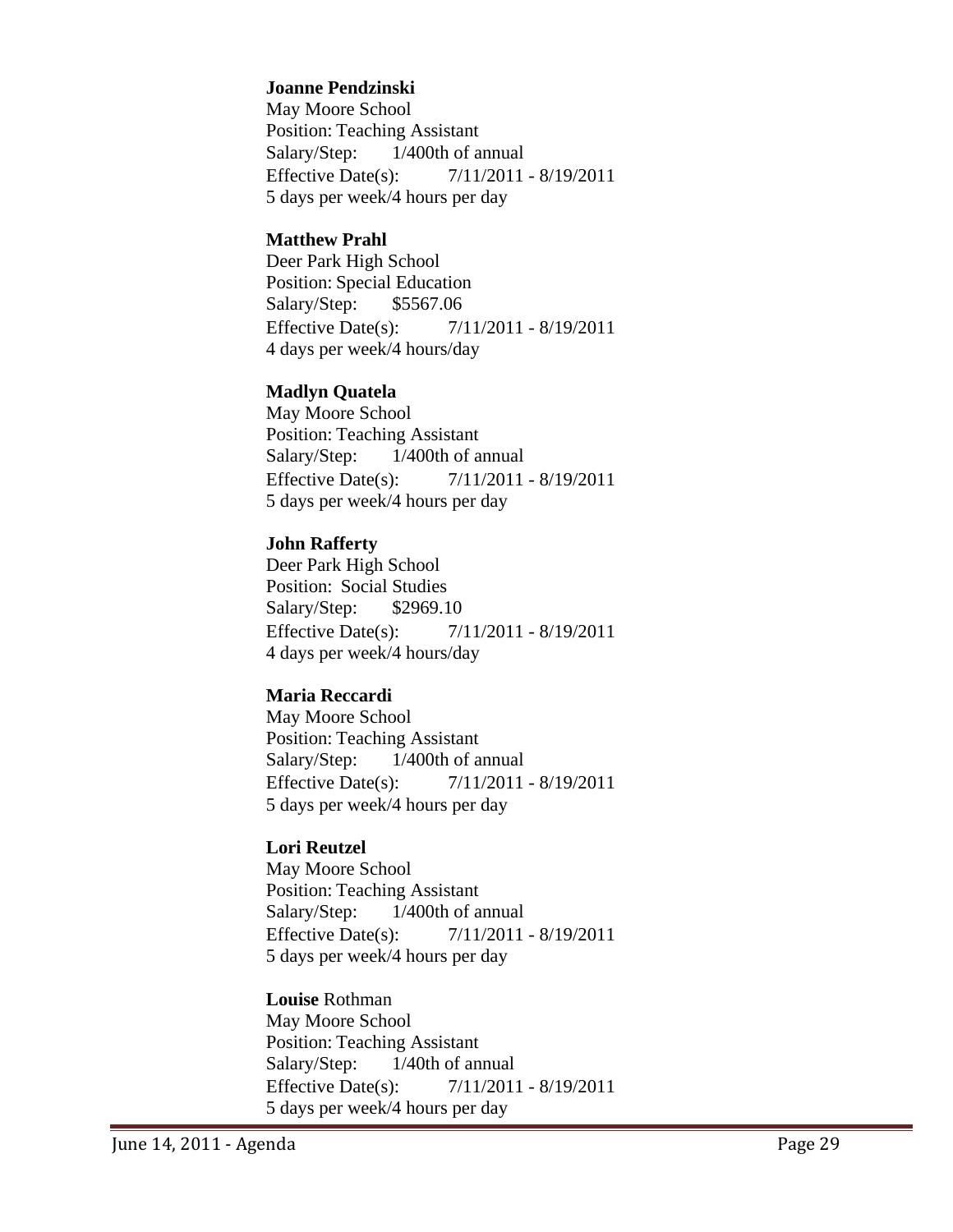#### **Doreen Schaefer**

May Moore School Position: Teaching Assistant Salary/Step: 1/400th of annual Effective Date(s): 7/11/2011 - 8/19/2011 5 days per week/4 hours per day

#### **Diane Sheridan**

May Moore School Position: Teaching Assistant Salary/Step: 1/400th of annual Effective Date(s): 7/11/2011 - 8/19/2011 5 days per week/4 hours per day

#### **Jeremy Smith**

May Moore School Position: Teaching Assistant Salary/Step: 1/400th of annual Effective Date(s): 7/11/2011 - 8/19/2011 5 days per week/4 hours per day

### **Kristen Smith**

May Moore School Position: Teaching Assistant Salary/Step: 1/400th of annual Effective Date(s): 7/11/2011 - 8/19/2011 5 days per week/4 hours per day

### **Christine Sokol**

May Moore School Position: Speech Salary/Step: \$6423.53 Effective Date(s): 7/11/2011 - 8/19/2011 5 days week/4 hours per day

### **Marie Tortorici**

May Moore School Position: Self Contained Program Salary/Step: \$6423.53 Effective Date(s): 7/11/2011 - 8/19/2011 5 days per week/4 hours per day

### **Viviane Tzoumas**

Deer Park High School Position: English Salary/Step: \$5567.06 Effective Date(s): 7/11/2011 - 8/19/2011 4 days per week/4 hours/day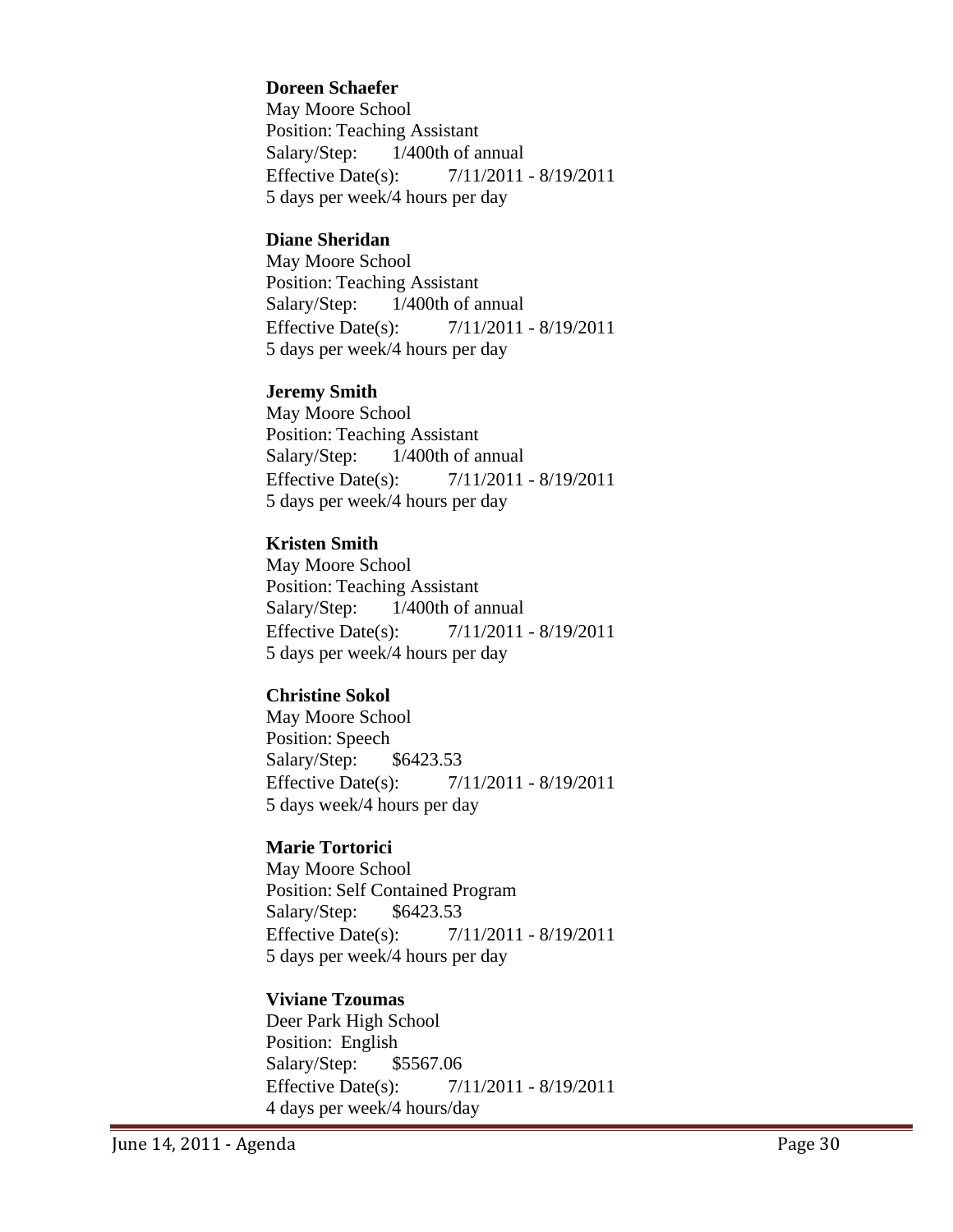#### **Laura Valente**

May Moore School Position: Self Contained Program Salary/Step: \$6423.53 Effective Date(s): 7/11/2011 - 8/19/2011 5 days per week/4 hours per day

#### **Melissa Vilardi**

Deer Park High School Position: Substitute Salary/Step: \$50/day Effective Date(s): 7/11/2011 - 8/19/2011

#### **Jeffrey Wade**

May Moore School Position: Teaching Assistant Salary/Step: 1/400th of annual Effective Date(s): 7/11/2011 - 8/19/2011 5 days per week/4 hours per day

#### **Michael Wittenberg**

May Moore School Position: Teaching Assistant Salary/Step: 1/400th of annual Effective Date(s): 7/11/2011 - 8/19/2011 5 days per week/4 hours per day

#### **Suzanne Wright**

May Moore School Position: Teaching Assistant Salary/Step: 1/400th of annual Effective Date(s): 7/11/2011 - 8/19/2011 5 days per week/4 hours per day

#### **Maryann** Zeblisky

May Moore School Position: Teaching Assistant Salary/Step: 1/400th of annual Effective Date(s): 7/11/2011 - 8/19/2011 5 days per week/4 hours per day

#### **Linda Zimmerly**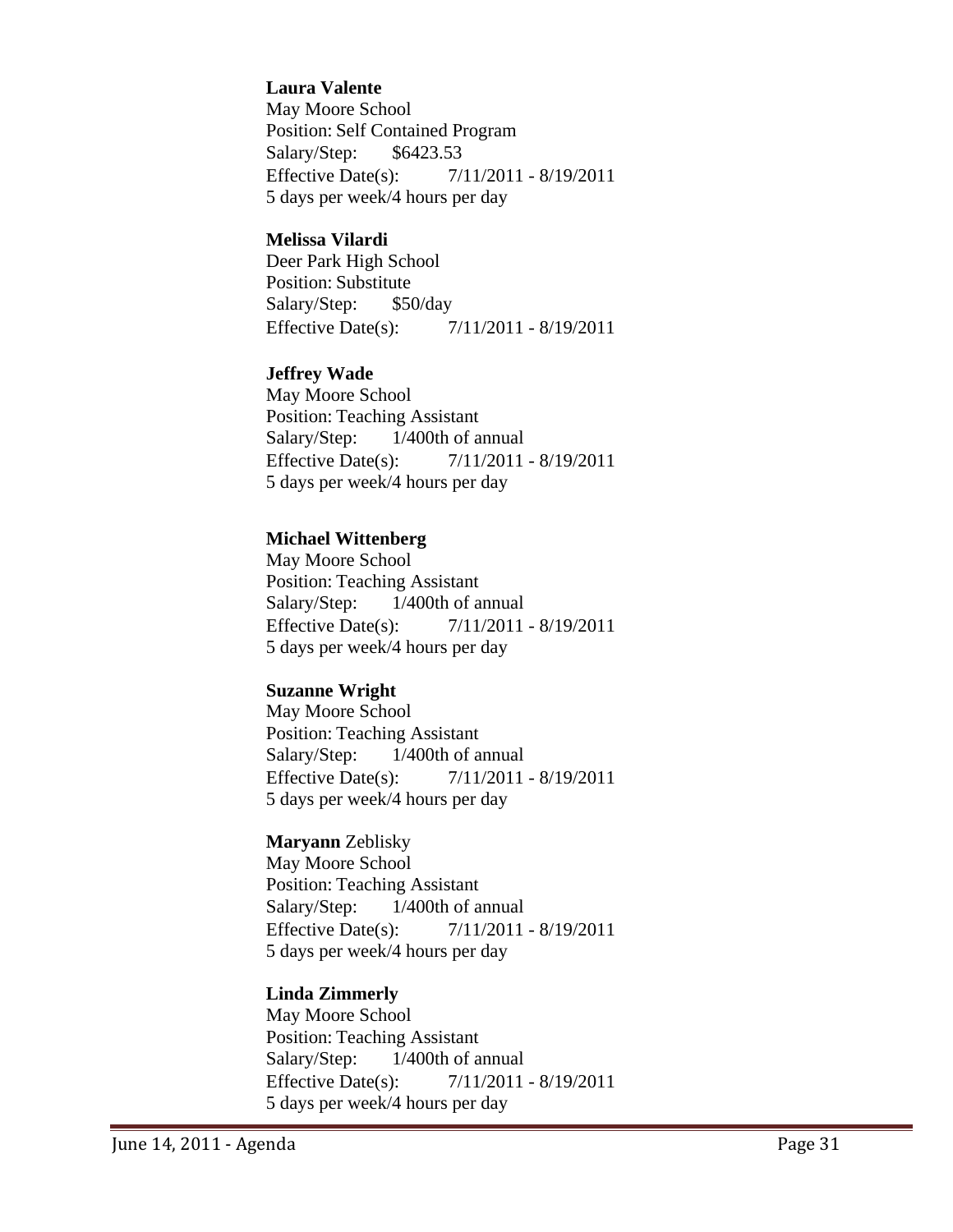# **SCHEDULE -- O --RESIGNATIONS / RETIREMENTS / REMOVALS / TERMINATIONS**

## **(Instructional)**

 **Eve Deitch** John Quincy Adams School Position: .5 Permanent Substitute Salary/Step: Effective Date(s):  $9/1/2011$ Resignation as .5 permanent substitute ONLY.

#### **Holly Pizzonia**

Deer Park High School Position: Math Teacher Salary/Step: Effective Date(s): 7/1/2011 Resignation. No outstanding obligation to the district.

### **SCHEDULE -- Q --LEAVES OF ABSENCE (Instructional)**

## **Michelle Astromovich**

Deer Park High School Position: Special Education Teacher Salary/Step: Effective Date(s): 6/18/2011 - 6/30/2011 Child Rearing Leave

### **Keri Cook**

Robert Frost Middle School Position: LOTE Teacher Salary/Step: Effective Date(s): 9/1/2011 - 11/10/2011 CHANGE OF DATES TO: 9/1/11-9/29/11 Maternity Sick Leave (paid) 9/30/11- 11/10/11 Remainder of FMLA (unpaid)

### **Jenine Moran**

Deer Park High School Position: Special Education Teacher Salary/Step: Effective Date(s): 5/2/2011 - 5/13/2011 Medical Leave of Absence (paid FMLA)

### **Teresa Tarello Greco**

Deer Park High School Position: ELA Teacher Salary/Step: Effective Date(s): 9/1/2011 - 1/27/2012 Extension of Child Rearing Leave (unpaid)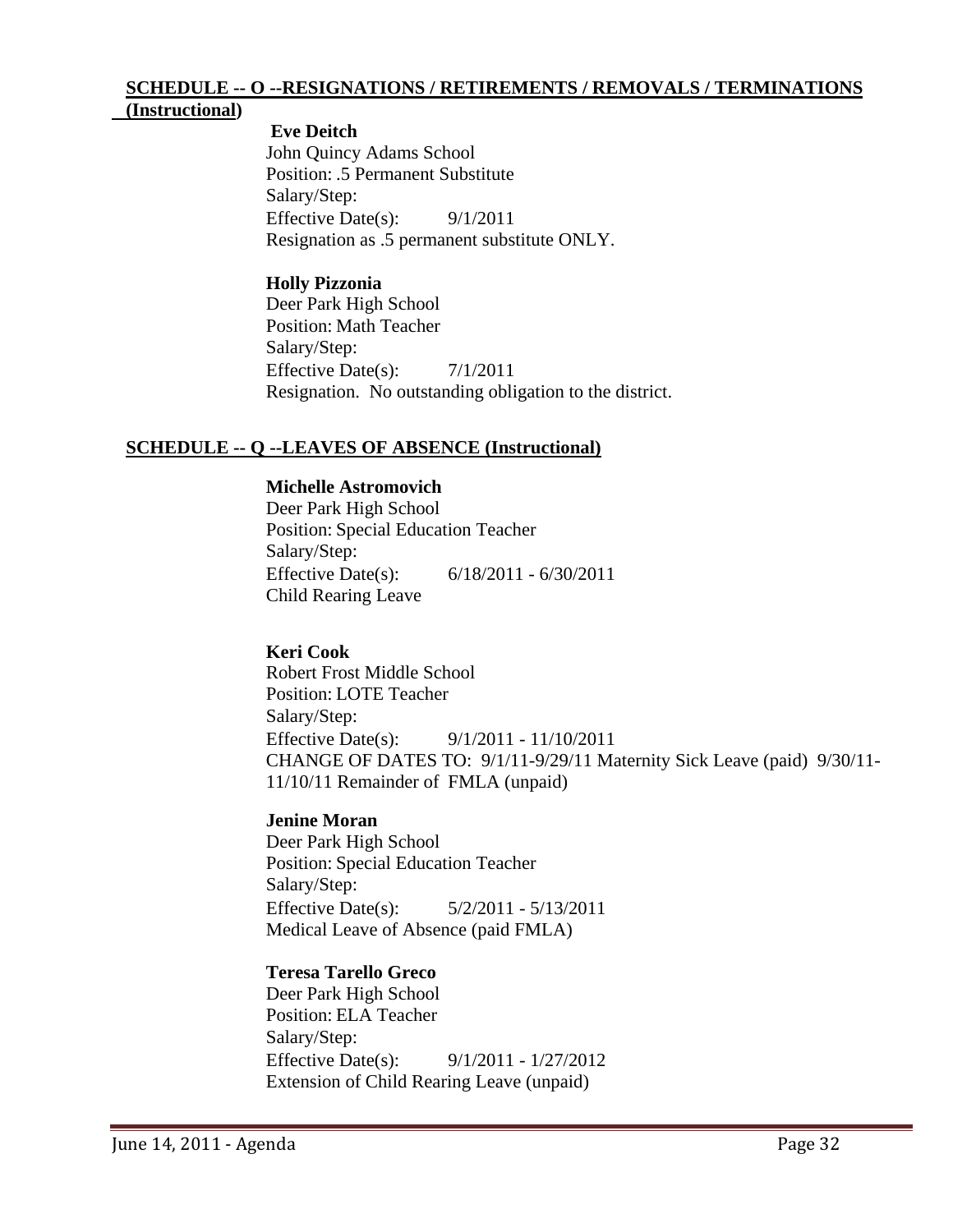#### **Jennifer Zylberberg**

Robert Frost Middle School Position: Special Education Teacher Salary/Step: Effective Date(s): 4/4/2011 - 6/3/2011 CHANGE OF DATES TO: 4/4/11-5/9/11 Maternity Sick Leave (paid FMLA) 5/10/11-6/3/11 Remainder of FMLA (unpaid)

#### **SCHEDULE -- RE --REINSTATEMENT TO FULL TIME (Instructional)**

#### **Cornelius Campbell**

Deer Park High School Position: Math Teacher Salary/Step: \$53,732 BA/Step 3 Effective Date(s):  $9/1/2011$ 

#### **SCHEDULE -- TR --TRANSFERS (Instructional)**

#### **Anne Abeltin**

Abraham Lincoln School Position: Special Education Salary/Step: Effective Date(s): 9/1/2011 Transfer from RF to AL - program need

#### **Kim Alexander**

John F Kennedy Intermediate School Position: Elementary Teacher Salary/Step: Effective Date(s): 9/1/2011 Transfer from JQA to JFK - decrease in FTE @ JQA - prior experience @ JFK

#### **Jerry Cannarozzo**

Deer Park High School Position: Music Teacher Salary/Step: Effective Date(s): 9/1/2011 Transfer from RF to HS - program need

### **Christine Curran**

Robert Frost Middle School Position: Elementary Teacher Salary/Step: Effective Date(s):  $9/1/2011$ Transfer from JFK to RF - employee desired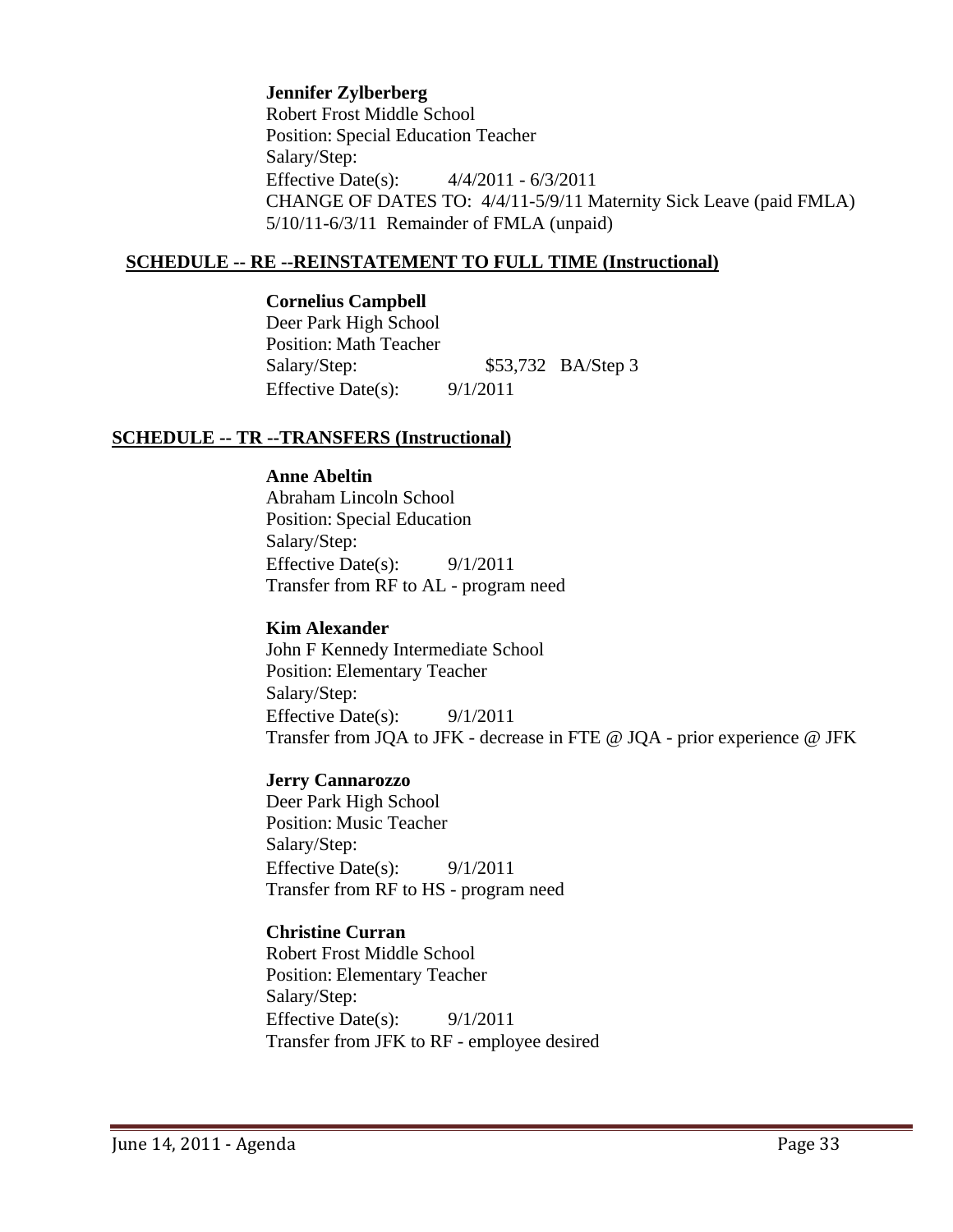#### **Eve Deitch**

Deer Park High School Position: Librarian Salary/Step: Effective Date(s): 9/1/2011 Transfer from JQA to HS - decrease in FTE

#### **Lauren Funaro**

Deer Park High School Position: Math Teacher Salary/Step: Effective Date(s): 9/1/2011 Transfer from RF to HS - Switch with Held - prior experience @ RF

#### **Eric Gottesman**

Robert Frost Middle School Position: Music Teacher Salary/Step: Effective Date(s): 9/1/2011 Transfer from HS to RF - program need

#### **Debra Gritman**

John F Kennedy Intermediate School Position: Special Education Teacher Salary/Step: Effective Date(s): 9/1/2011 Transfer from RF to JFK - employee desired

#### **Kerri Held**

Deer Park High School Position: Math Teacher Salary/Step: Effective Date(s): 9/1/2011 Transfer from RF to HS - more suited for HS students

#### **Lisa Johnson**

Robert Frost Middle School Position: Special Education Teacher Salary/Step: Effective Date(s): 9/1/2011 Transfer from JFK to RF - employee desired

#### **Ed Johntry**

Deer Park High School Position: Special Education Teacher Salary/Step: Effective Date(s):  $9/1/2011$ Transfer from AL/RF to HS - program need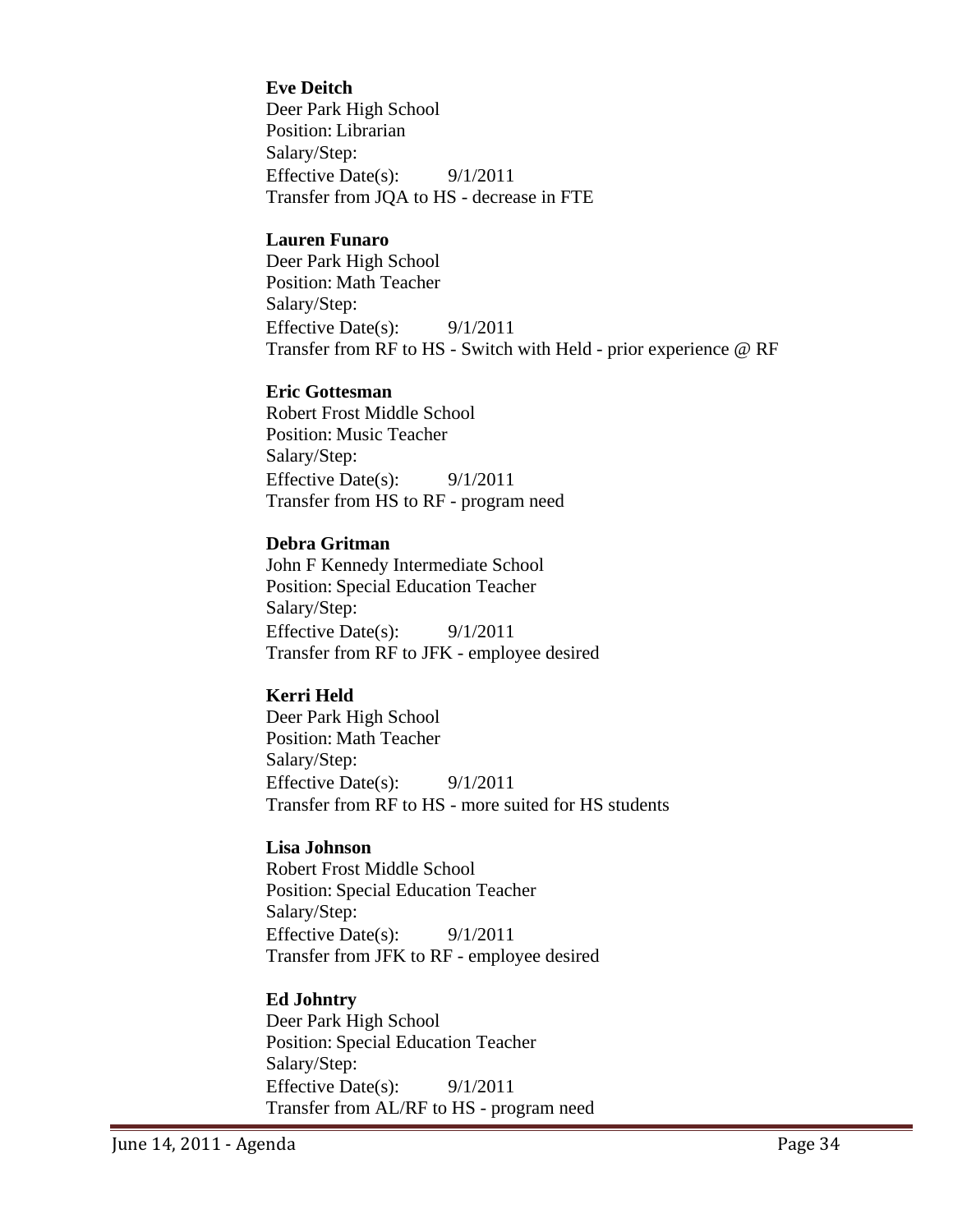#### **Rosemarie Lang**

John F Kennedy Intermediate School Position: Special Education Teacher Salary/Step: Effective Date(s): 9/1/2011 Transfer from JQA/MM to JFK - program need

#### **Roanne Lefing**

John Quincy Adams School Position: Librarian Salary/Step: Effective Date(s): 9/1/2011 Transfer from HS to JQA - decrease in FTE

#### **Cheona Ludwig**

Abraham Lincoln School Position: Social Worker Salary/Step: Effective Date(s):  $9/1/2011$ Transfer from MM to AL - employee desired

#### **Andrea Nelson-Williams**

May Moore School Position: Social Worker Salary/Step: Effective Date(s): 9/1/2011 Transfer from AL to MM - switch with Ludwig

#### **Scott Newman**

Deer Park High School Position: ELA teacher Salary/Step: Effective Date(s): 9/1/2011 Transfer from RF to HS - decrease in FTE @ RF

#### **Nancy Speruta**

John F Kennedy Intermediate School Position: Librarian Salary/Step: Effective Date(s): 9/1/2011 Transfer from RF to JFK - decrease FTE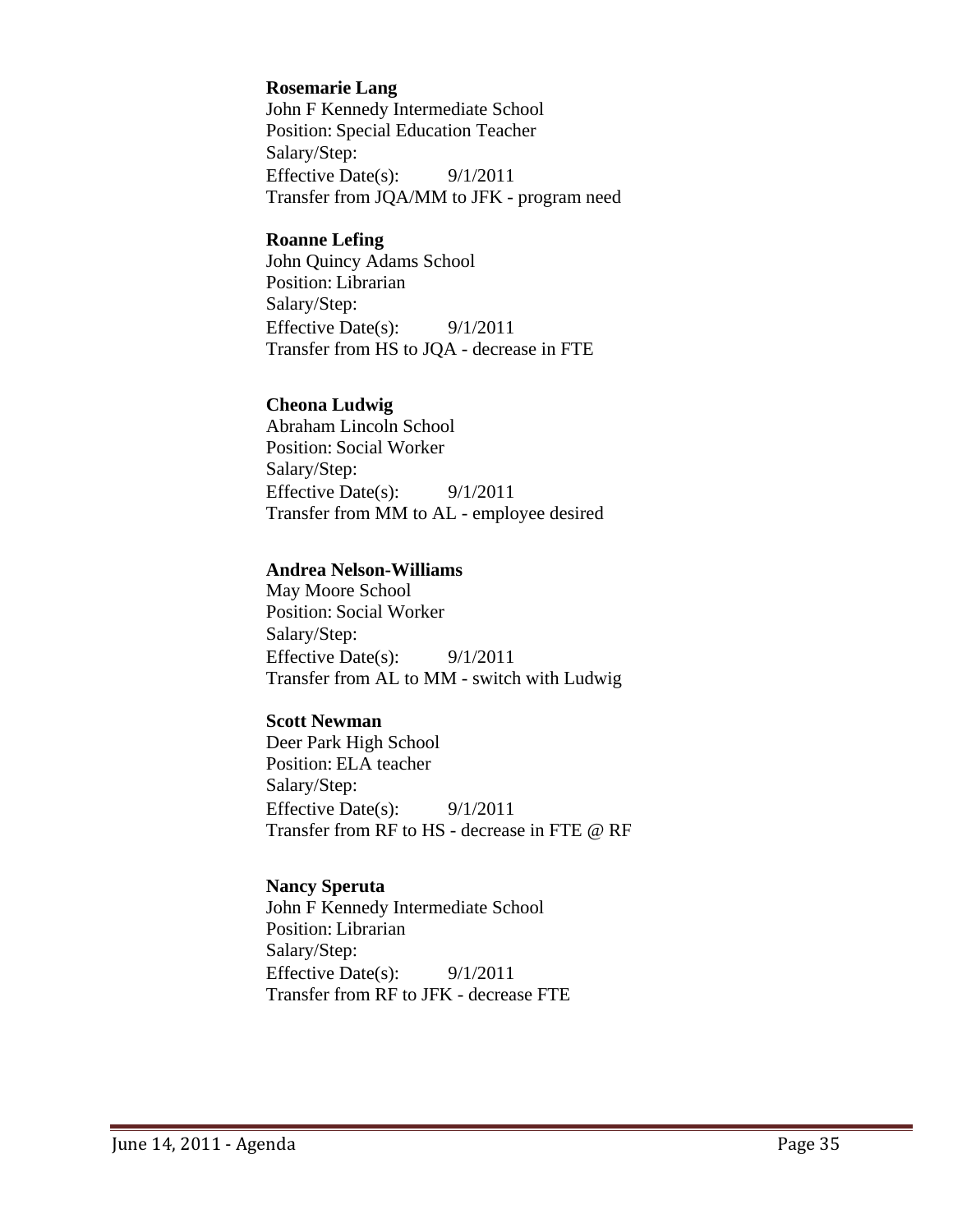#### **Jennifer Zylberberg**

John Quincy Adams School Position: Special Education Teacher Salary/Step: Effective Date(s):  $9/1/2011$ Transfer from RF to JQA - program need

#### **SCHEDULE -- TTPA --TEMPORARY ASSIGNMENT (Instructional)**

#### **Cory Black**

Deer Park High School Position: Lead Guidance Counselor Salary/Step: No change in Effective Date(s): 9/1/2011

#### **Gwen Bonn**

Deer Park High School Position: Varsity Head Swim Coach Salary/Step: \$6843.43 Step 5+/11 Units Effective Date(s): 8/29/2011 - 11/4/2011

#### **Adam Brown**

Deer Park High School Position: Asst Varsity Football Coach Salary/Step:  $$4557.34$  Step 2/9.5 Units Effective Date(s): 8/18/2011 - 11/4/2011

#### **Kevin Cogan**

Robert Frost Middle School Position: Boys 8th Grade Head Soccer Coach Salary/Step: \$4354.91 Step 5+/7 Units Effective Date(s): 9/7/2011 - 11/4/2011

#### **Peter Colletti**

Deer Park High School Position:JV Head Tennis Coach Salary/Step: \$4977.04 Step 5+/8 Units Effective Date(s): 8/29/2011 - 11/4/2011

### **Lia Demyen**

Deer Park High School Position: Varsity Head Cheerleading Coach Salary/Step:  $$4977.04$  Step 5+/8 Units Effective Date(s): 8/29/2011 - 11/4/2011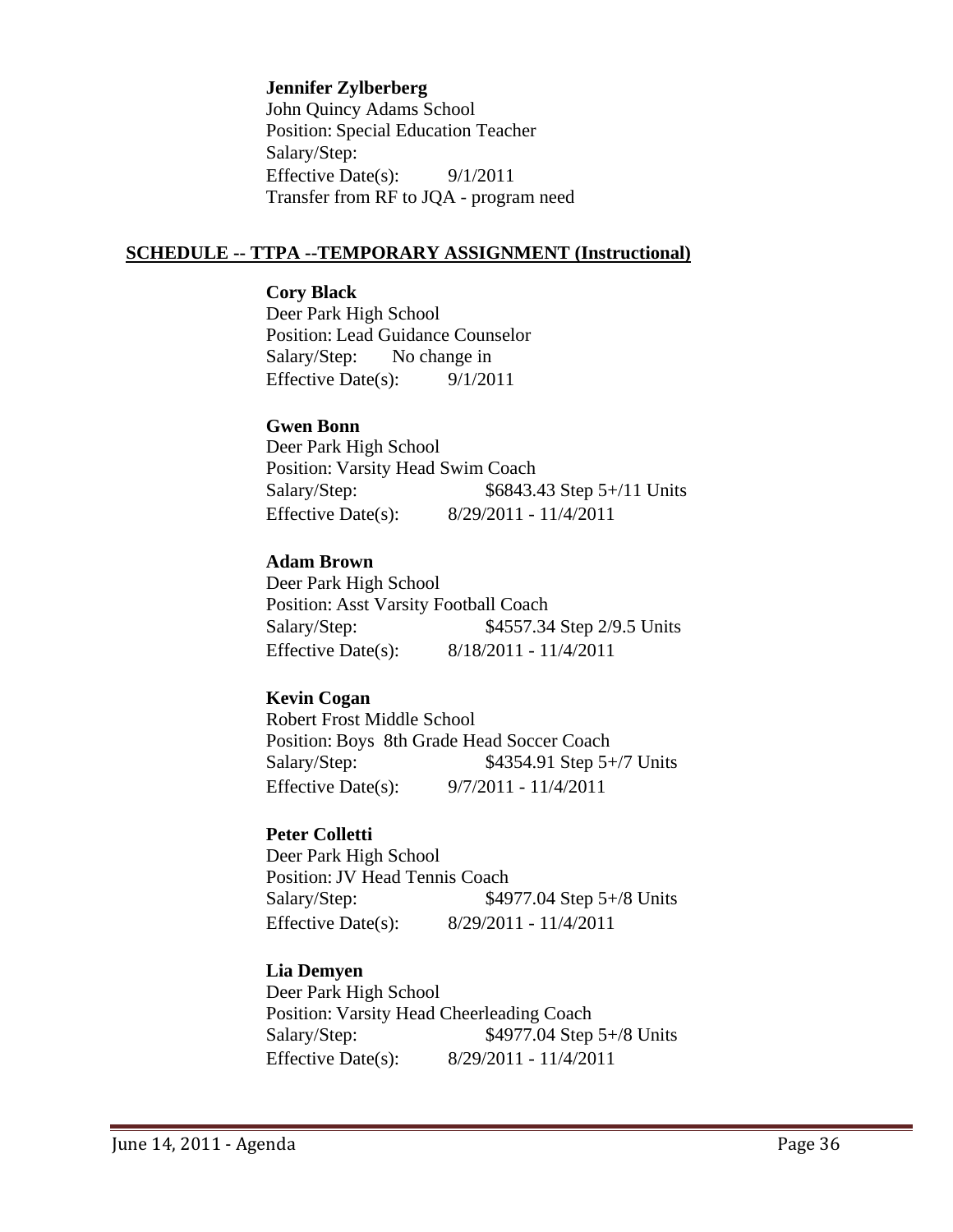**Daniel Ferguson**

Deer Park High School Position: Asst Varsity Football Coach Salary/Step: \$5910.24 Step 5+/9.5 Units Effective Date(s): 8/18/2011 - 11/4/2011

#### **Robert Franco**

Deer Park High School Position: Varsity Head Boys Soccer Coach Salary/Step: \$6532.37 Step 5+/10.5 Units Effective Date(s): 8/29/2011 - 11/4/2011

## **Lauren Funaro**

Deer Park High School Position:JV Head Cheerleading Coach Salary/Step: \$2398.60 Step 5/1 Unit Effective Date(s): 8/29/2011 - 11/4/2011

#### **Daniel Higgins**

Deer Park High School Position: Varsity Head Volleyball Coach Salary/Step: \$6843.43 Step 5+/11 Units Effective Date(s): 8/29/2011 - 11/4/2011

## **Keri Inghilterra**

Robert Frost Middle School Position: Girls 8th Grade Head Soccer Coach Salary/Step: \$4354.91 Step 5+/7Units Effective Date(s): 9/7/2011 - 11/4/2011

## **Caryn Kaplan**

Deer Park High School Position: Varsity Head Tennis Coach Salary/Step: \$6843.43 Step 5+/11 Units Effective Date(s): 8/29/2011 - 11/4/2011

### **Chris Kauter**

Deer Park High School Position: Varsity Head Cross Country Coach Salary/Step: \$5599.17 Step 5+/9 Units Effective Date(s): 8/29/2011 - 11/4/2011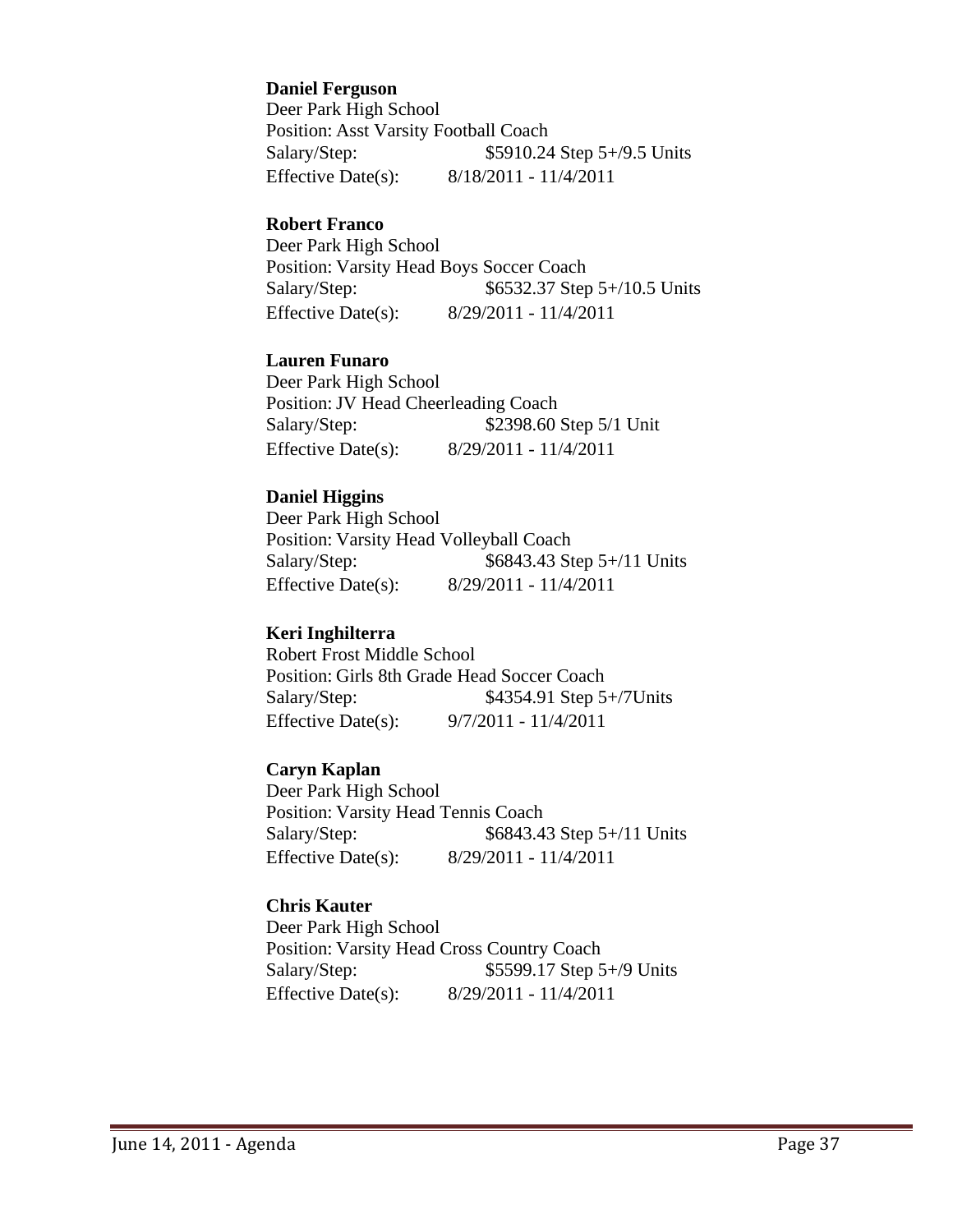**Amina Kennedy**

Robert Frost Middle School Position: Head Cheerleading Coach Salary/Step: \$3110.65 Step 5+/5Units Effective Date(s): 9/7/2011 - 11/4/2011

#### **Ted Kockenmeister**

Robert Frost Middle School Position: Asst Football Coach Salary/Step: \$5288.11 Step 5+/8.5 Units Effective Date(s): 9/7/2011 - 11/4/2011

#### **Ian Kyranakis**

Deer Park High School Position: Varsity Head Girls Soccer Coach Salary/Step: \$6843.43 Step 5+/11 Units Effective Date(s): 8/29/2011 - 11/4/2011

#### **Ron Langella**

Deer Park High School Position: Varsity Head Football Coach Salary/Step: \$8398.76 Step 5+/13.5 Units Effective Date(s): 8/18/2011 - 11/4/2011

#### **Keri LaSalla**

Deer Park High School Position:JV Head Girls Soccer Coach Salary/Step: \$4977.04 Step 5+/8 Units Effective Date(s): 8/29/2011 - 11/4/2011

## **Michael McLaughlin**

Deer Park High School Position: Varsity Asst Boys Soccer Coach Salary/Step: \$4977.04 Step 5+/8 Units Effective Date(s): 8/29/2011 - 11/4/2011

#### **Greg Menig**

Deer Park High School Position: Varsity Asst Girls Soccer Coach Salary/Step:  $$4977.04$  Step 5+/8 Units Effective Date(s): 8/29/2011 - 11/4/2011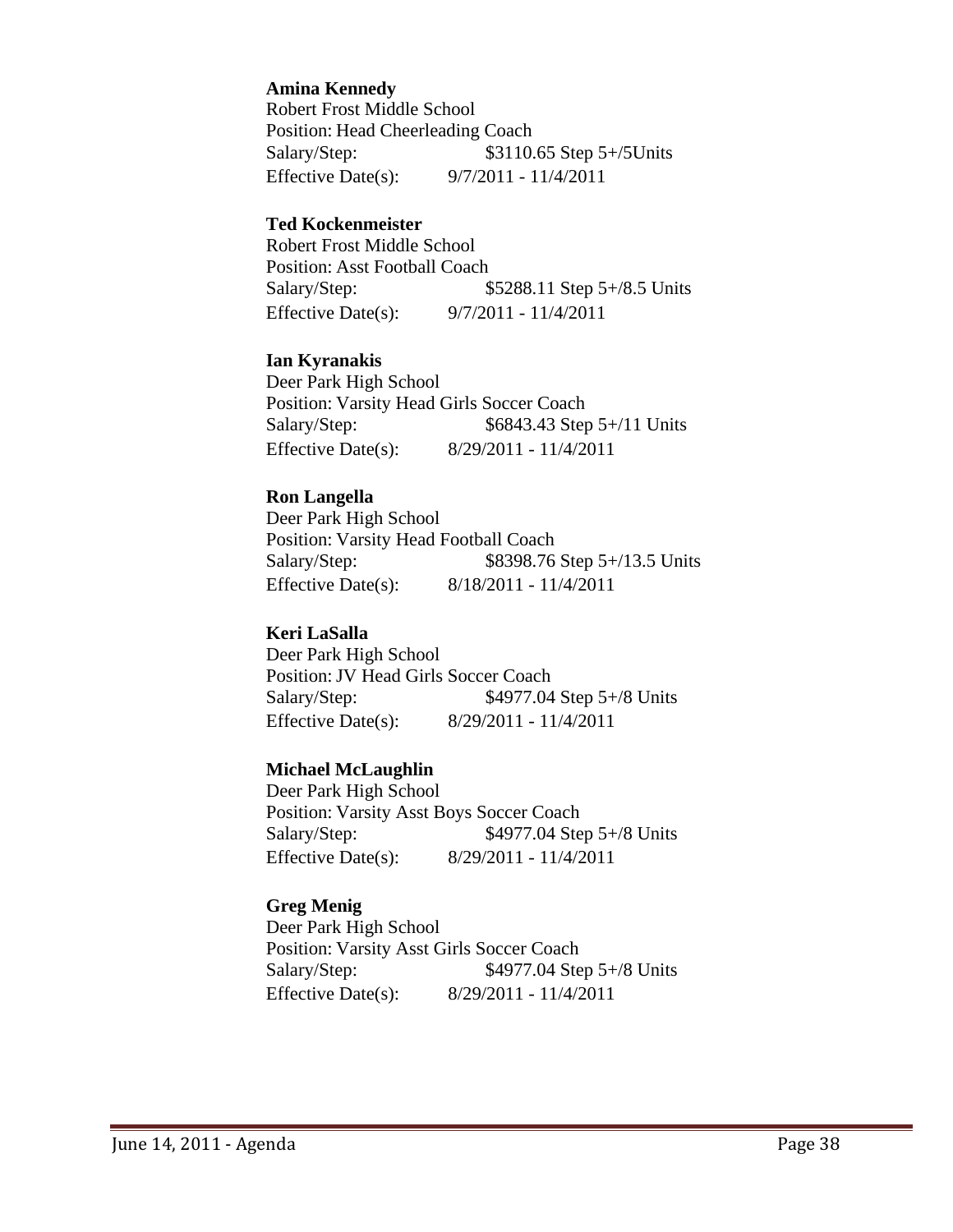#### **Garret Noblett**

Deer Park High School Position: JV Asst Football Coach Salary/Step:  $$5599.17$  Step 5+/9Units Effective Date(s): 8/18/2011 - 11/4/2011

#### **Christina O'Hara**

Robert Frost Middle School Position: Boys 7th Grade Head Soccer Coach Salary/Step: \$3358.04 Step 3/7 Units Effective Date(s): 9/7/2011 - 11/4/2011

#### **Jill Perry-Eising**

Deer Park High School Position: Lead Business Teacher Salary/Step: No Change in Effective Date(s):  $9/1/2011$ 

### **Kevin Quirk**

Robert Frost Middle School Position: Girls 7th Grade Head Soccer Coach Salary/Step: \$3358.04 Step 3/7 Units Effective Date(s): 9/7/2011 - 11/4/2011

## **Anthony Saccone**

Deer Park High School Position: JV Head Volleyball Coach Salary/Step: \$5288.11 Step 5+/8.5 Units Effective Date(s): 8/29/2011 - 11/4/2011

### **Anthony Tannacore**

Deer Park High School Position:JV Head Football Coach Salary/Step: \$5910.24 Step 5+/9.5 Units Effective Date(s): 8/18/2011 - 11/4/2011

## **Brian Tower**

Robert Frost Middle School Position: Head Football Coach Salary/Step: \$5599.17 Step 5+/9 Units Effective Date(s): 9/7/2011 - 11/4/2011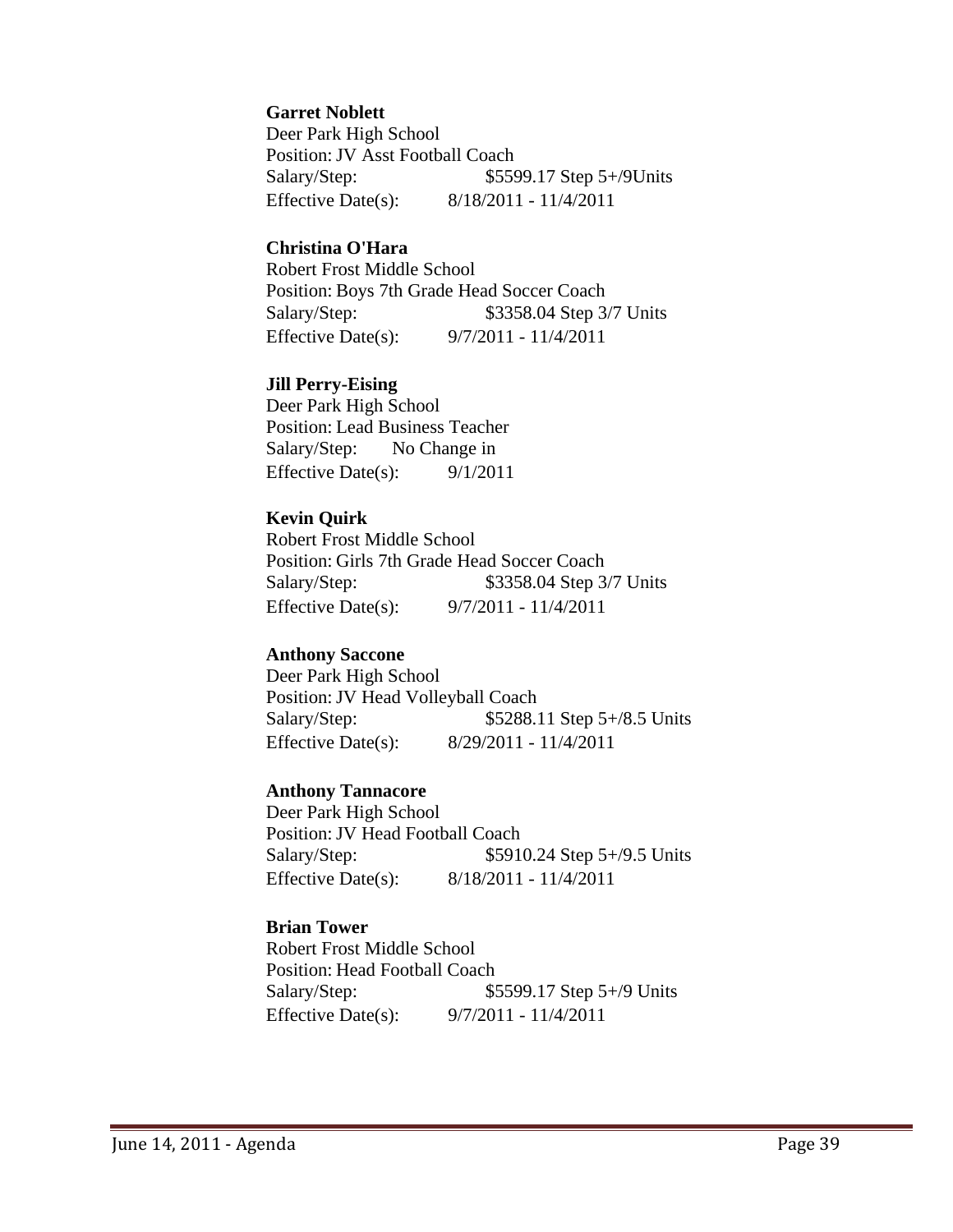**Nicole Velez** Deer Park High School Position: Varsity Asst Swim Coach Salary/Step: \$3837.76 Step 3/8 Units Effective Date(s): 8/29/2011 - 11/4/2011

# **SCHEDULE 11BP716 SCHEDULE OF BILLS PAYABLE**

| Daily Check Register | 5/23/2011 | \$14,474.66    |
|----------------------|-----------|----------------|
|                      |           |                |
| Daily Check Register | 5/24/2011 | \$5,030.16     |
| #13                  | 5/27/2011 | \$29,800.00    |
|                      |           |                |
| #12                  | 6/1/2011  | \$1,833,770.45 |
| #30                  | 6/1/2011  | \$152,813.26   |
| #34                  | 6/1/2011  | \$4,777,502.43 |
| #9                   | 6/7/2011  | \$37,377.41    |
| #32                  | 6/7/2011  | \$11,148.46    |
| #36                  | 6/7/2011  | \$1,731,638.10 |
|                      |           |                |

Sent to BOE for review earlier in the month

# **SCHEDULE 11D102 – HS CESSPOOLS**

Bids for Contract#1-Site Work 2011-2012 Capital Improvement Program-HS Cesspools were received and opened at 2:00 pm on June 8, 2011.

Bids were advertised in Newsday. Forms and specifications were processed in accordance with Section 103 of the General Municipal Law and bids were solicited from vendors on the standard bid list of the District.

Bids were received from the following vendors: Araz Industries Capitol Concrete Condos Brothers Fort Hill Industries North Star Concrete Stasi Brothers Watral

Present at bid opening: Araz Industries, Capitol Concrete, Condos Brothers, Fort Hill Industries, North Star Concrete, Stasi Brothers, Watral, John Grillo‐JAG Architect, DeDe Bertelle and Eva Demyen.

It is recommended that the bid be awarded to the following vendors as the lowest responsible bidders meeting specifications:

## **Capitol Concrete \$76,930**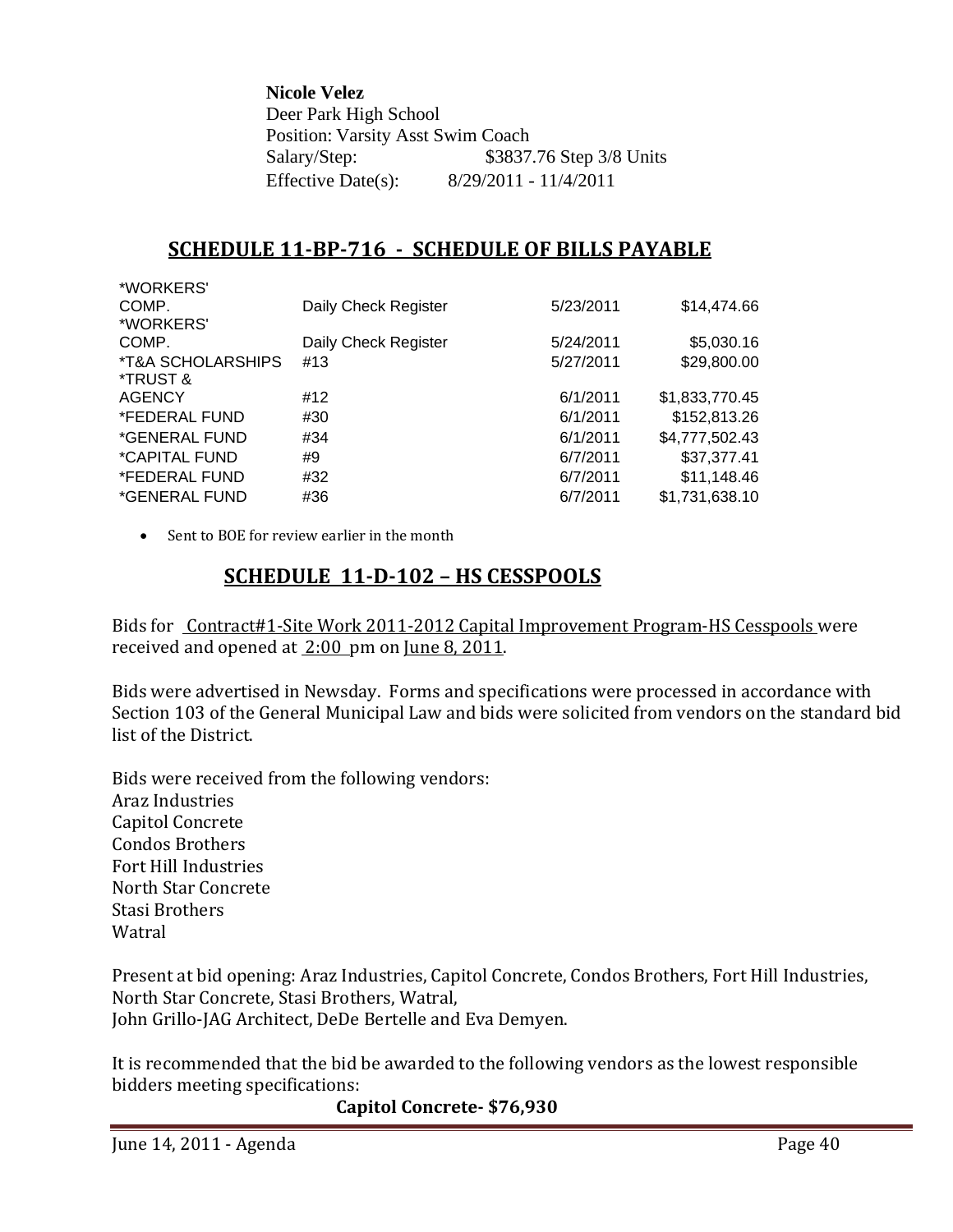# **SCHEDULE 11D005 – WEIGHT ROOM EQUIPMENT/HS**

Bids for BID #DP11-005 Weight Room Equipment for High School were received and opened at 11:00 am on May 27, 2011.

Bids were advertised in Newsday. Forms and specifications were processed in accordance with Section 103 of the General Municipal Law and bids were solicited from vendors on the standard bid list of the District.

Bids were received from the following vendors:

| \$41,058.00 |
|-------------|
| \$44,298.00 |
| \$37,205.89 |
| \$37,600.00 |
| \$34,700.00 |
|             |

Present at bid opening: Larry Zinger, Advantage Fitness; Lauren Von Ende, purchasing agent; and Meg Jacobs recording.

It is recommended that the bid be awarded to the following vendors as the lowest responsible bidders meeting specifications:

#### **Life Fitness**

Life Fitness best suits the needs of our school district because their equipment is commercial grade and they have local representation.

## **SCHEDULE 11D002 – BUS & AUTOMOTIVE REPLACEMENTS PARTS**

Bids for BID #DP11-002 Bus and Automotive Replacement Parts were received and opened at 11:00 am on May 17, 2011.

Bids were advertised in Newsday. Forms and specifications were processed in accordance with Section 103 of the General Municipal Law and bids were solicited from vendors on the standard bid list of the District.

Bids were received from the following vendors:

All Points Upholstery and Supplies, Inc. Rama Automotive Inc., DBA Any Part Auto Parts Eagle Auto Mall Sales, Inc. Huntington Brake Service, Inc. Nesco Truck and Bus Sales, Inc. Ultimate Turbo & Diesel Systems, LLC

Present at bid opening: Lauren Von Ende, Purchasing Agent and Meg Jacobs Recording.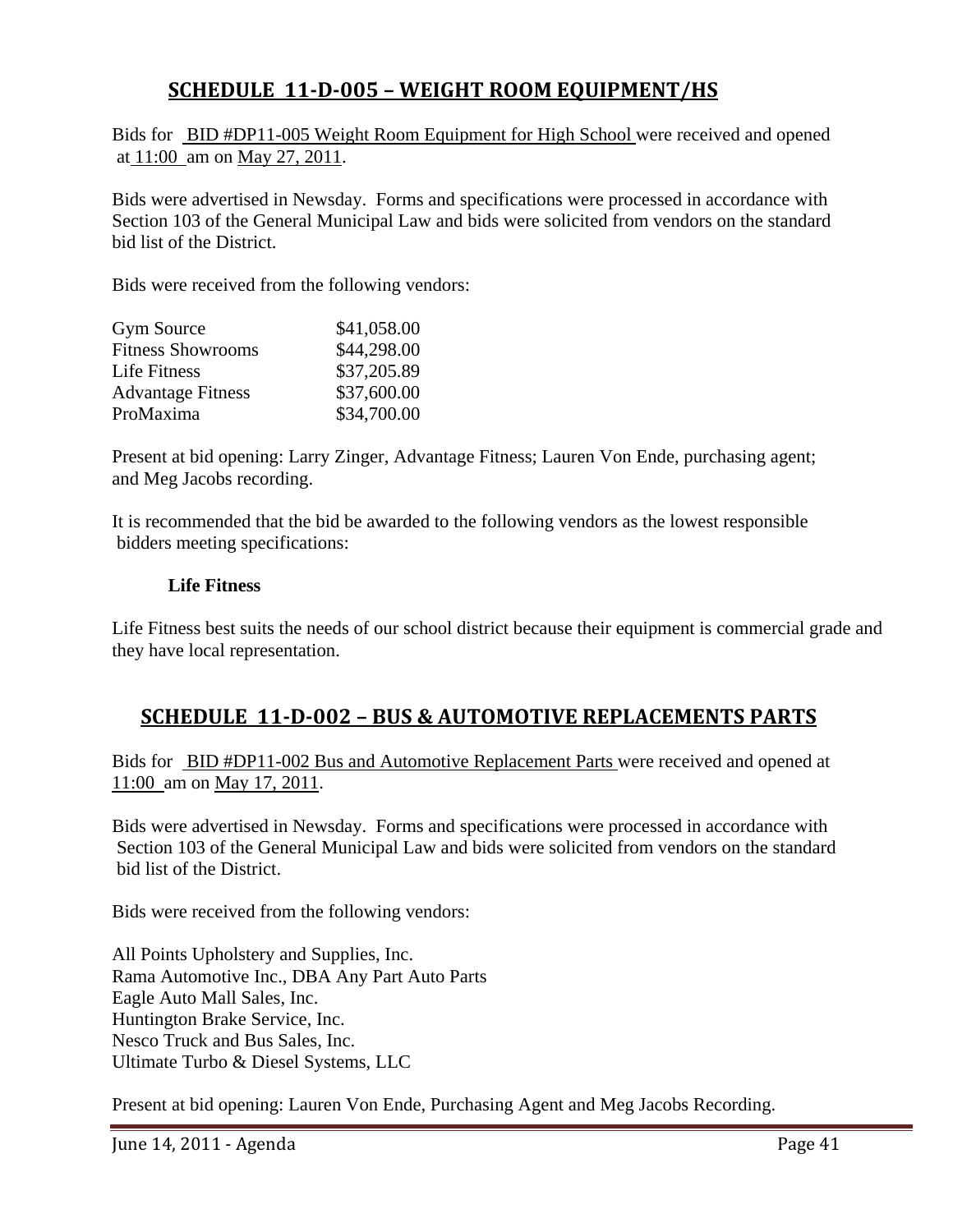It is recommended that the bid be awarded to the following vendors as the lowest responsible bidders meeting specifications:

All Points Upholstery and Supplies, Inc. Rama Automotive Inc., DBA Any Part Auto Parts Eagle Auto Mall Sales, Inc. Huntington Brake Service, Inc. Nesco Truck and Bus Sales, Inc. Ultimate Turbo & Diesel Systems, LLC

## **SCHEDULE 11 E 340 EXPLANATION OF BUDGETARY TRANSFERS**

EXPLANATION OF BUDGETARY TRANSFER: T18

# **SCHEDULE 11 F 180 CONTRACT REPORT**

# **SCHEDULE 06 H11 – HOME TEACHING (Reg & Spec. Ed) – (confidential)**

# **SCHEDULE 06 S11 SPECIAL TRANSPORTATION (confidential)**

## **SCHEDULE 11SE06 COMMITTEE RECOMMENDATIONS (confidential)**

## VII. **RECEIPT OF SCHEDULES**

*Recommend that the Board of Education approve the following receipt of schedules collectively:*

# **SCHEDULE 11A386 – TREASURERS REPORT**

| <b>Statement of Revenues</b>      | General Fund -<br>Federal Fund -<br>School Lunch Fund - | May<br>May<br>May |
|-----------------------------------|---------------------------------------------------------|-------------------|
| <b>Treasurer's Report</b>         | May                                                     |                   |
| Cash Flow -                       | May                                                     |                   |
| <b>Check Listing of Numbers -</b> | May 13, 2011 - June 2, 2011                             |                   |